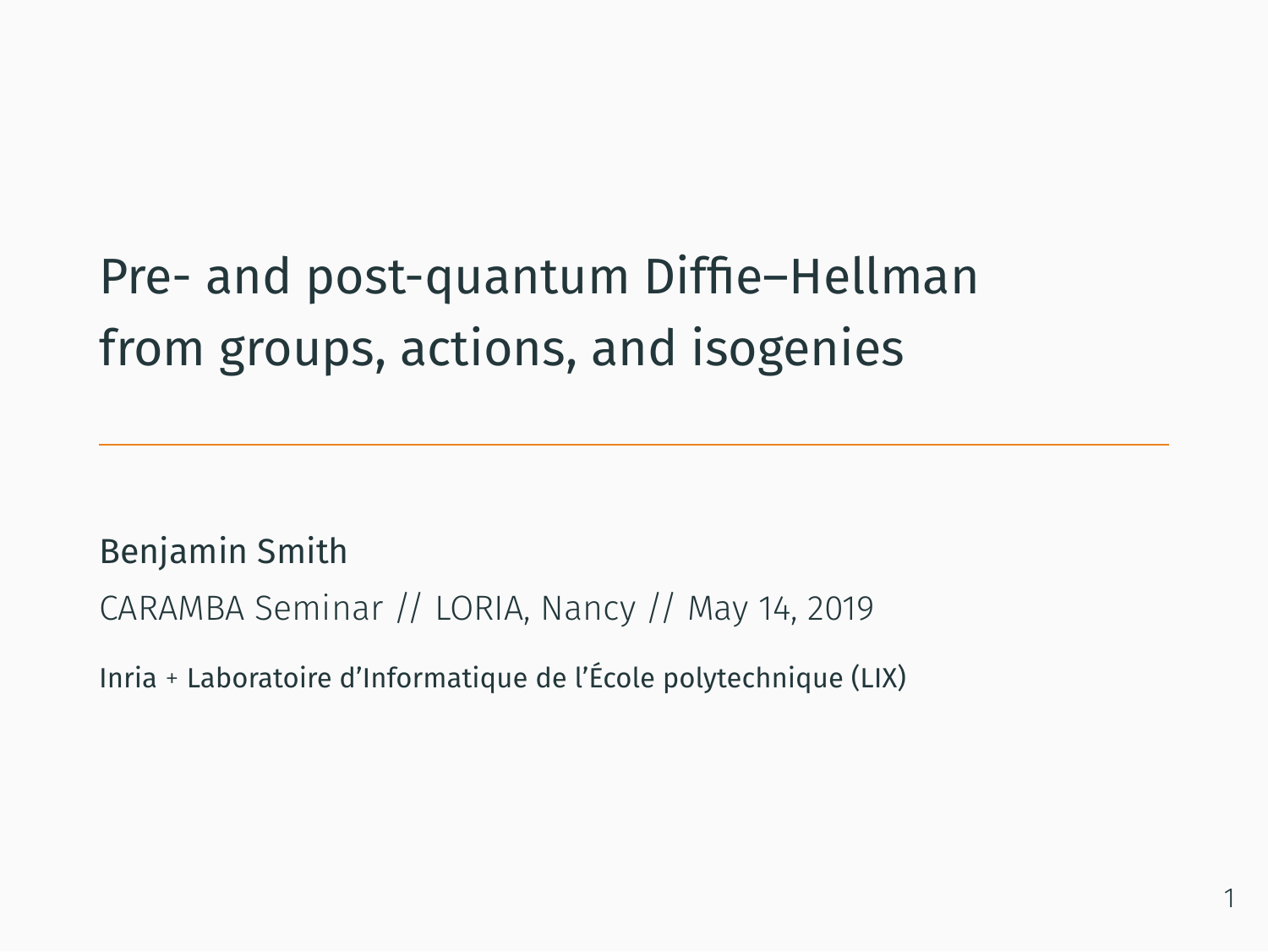Let's talk about cryptographic key exchange.

The problem: two parties, "Alice" and "Bob", want to establish a shared secret over a public channel.

Solution: Diffie–Hellman key exchange (1976).

- $\cdot$  Originally set in  $\mathbb{G}_m(\mathbb{F}_q)$ , but works in any cyclic group.
- Current state of the art: elliptic curves.
- Elliptic-curve DH security depends on problems that are classically hard but quantumly easy.

How can we replace Diffie–Hellman for a post-quantum world?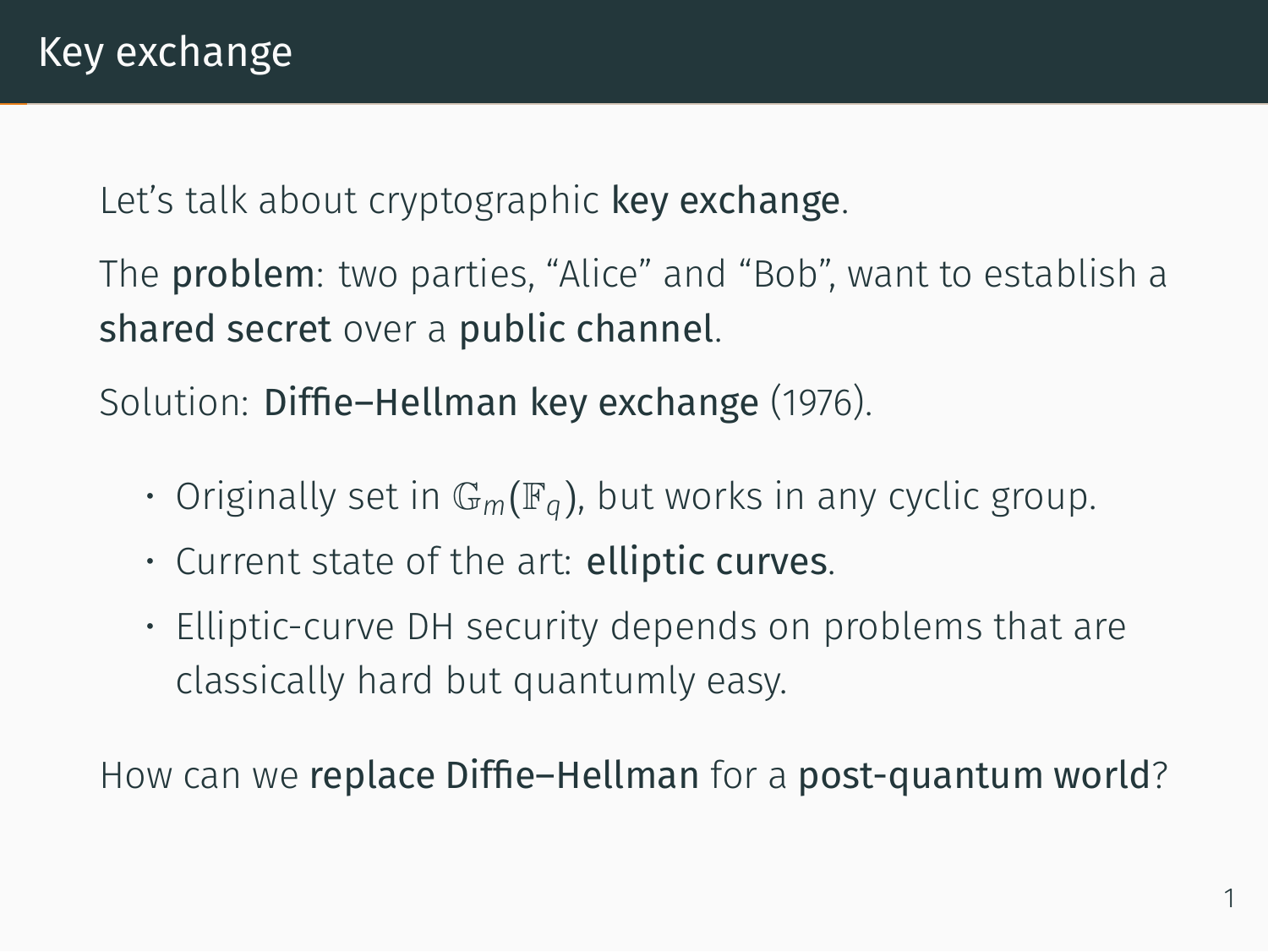Classical Diffie–Hellman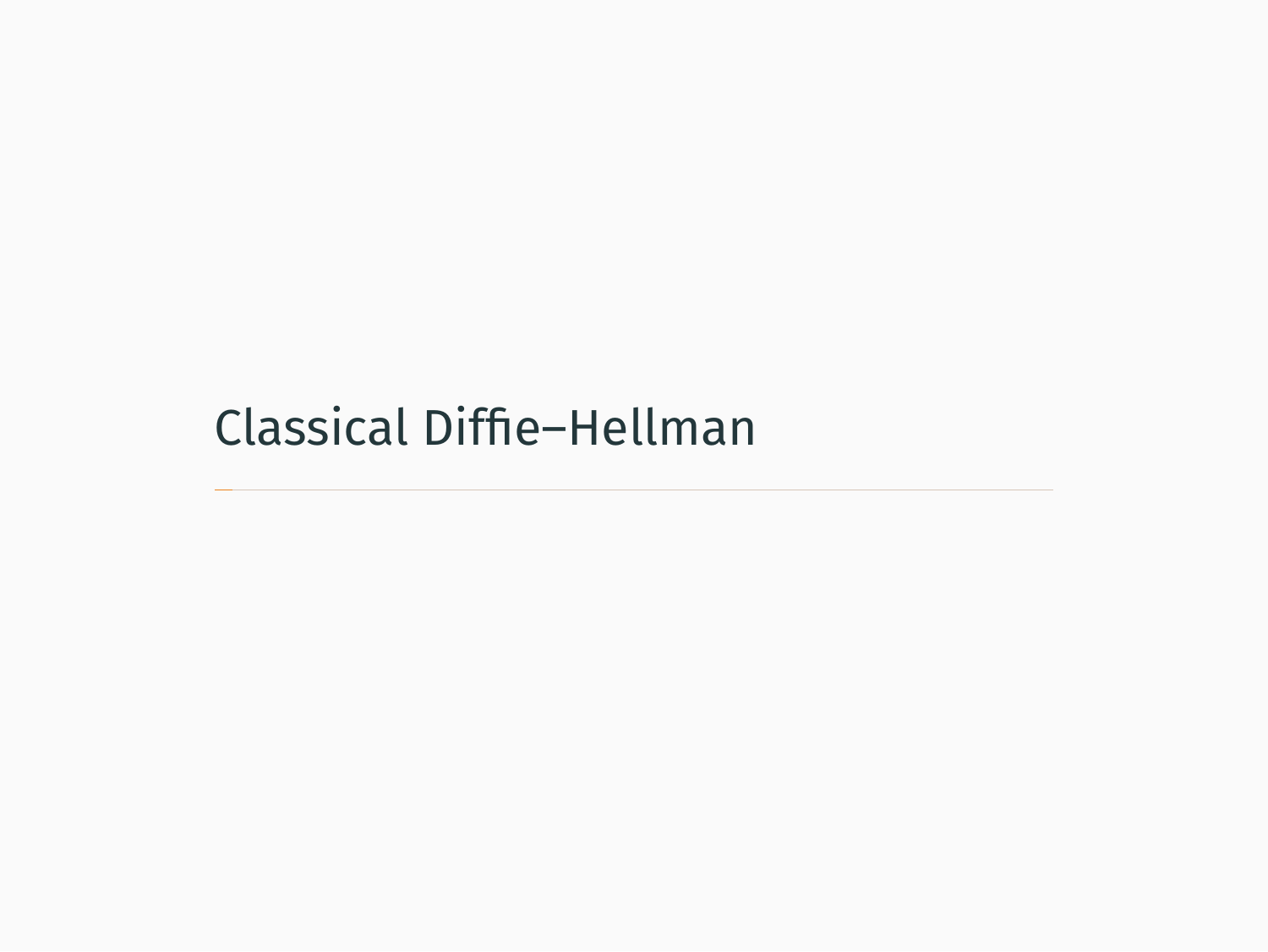Consider a finite cyclic group

 $G = \langle P \rangle \cong \mathbb{Z}/N\mathbb{Z}$ .

The most important operation is scalar multiplication:

 $[m]P := P + P + \cdots + P$  (*m* copies of *P*).

for *P* ∈ *G* and *m* in  $\mathbb{Z}$ , with  $[-m]P := [m](-P)$ .

Inverting it is the Discrete Logarithm Problem (DLP) in *G*:

given *P* and  $Q = [x]P$ , compute *x*.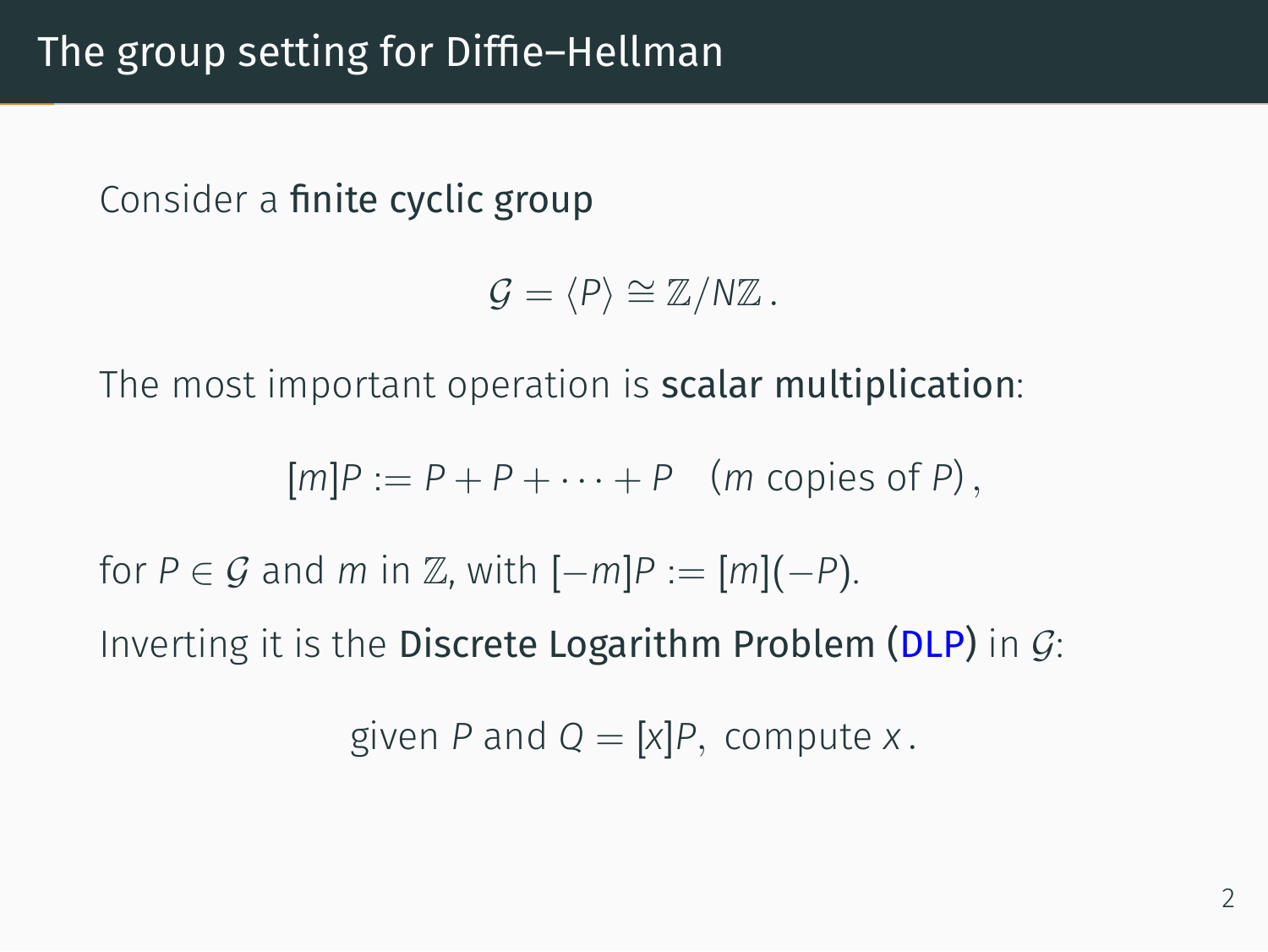#### Classic Diffie–Hellman key exchange

**Phase 1** Alice samples a secret  $a \in \mathbb{Z}/N\mathbb{Z}$ ; Computes  $A := [a]P$  and publishes  $A$ Bob samples a secret  $b \in \mathbb{Z}/N\mathbb{Z}$ ; computes  $B := [b]P$  and publishes *B* 

Breaking keypairs (e.g. recovering *a* from *A*) is the DLP.

**Phase 2 Alice** computes  $S = [a]B$ . Bob computes  $S = [b]A$ .

The protocol correctly computes a shared secret because

$$
A = [a]P \qquad \qquad B = [b]P \qquad \qquad S = [ab]P
$$

Recovering the secret *S* given only the public data *P*, *A*, *B* is the Computational Diffie–Hellman Problem (CDHP).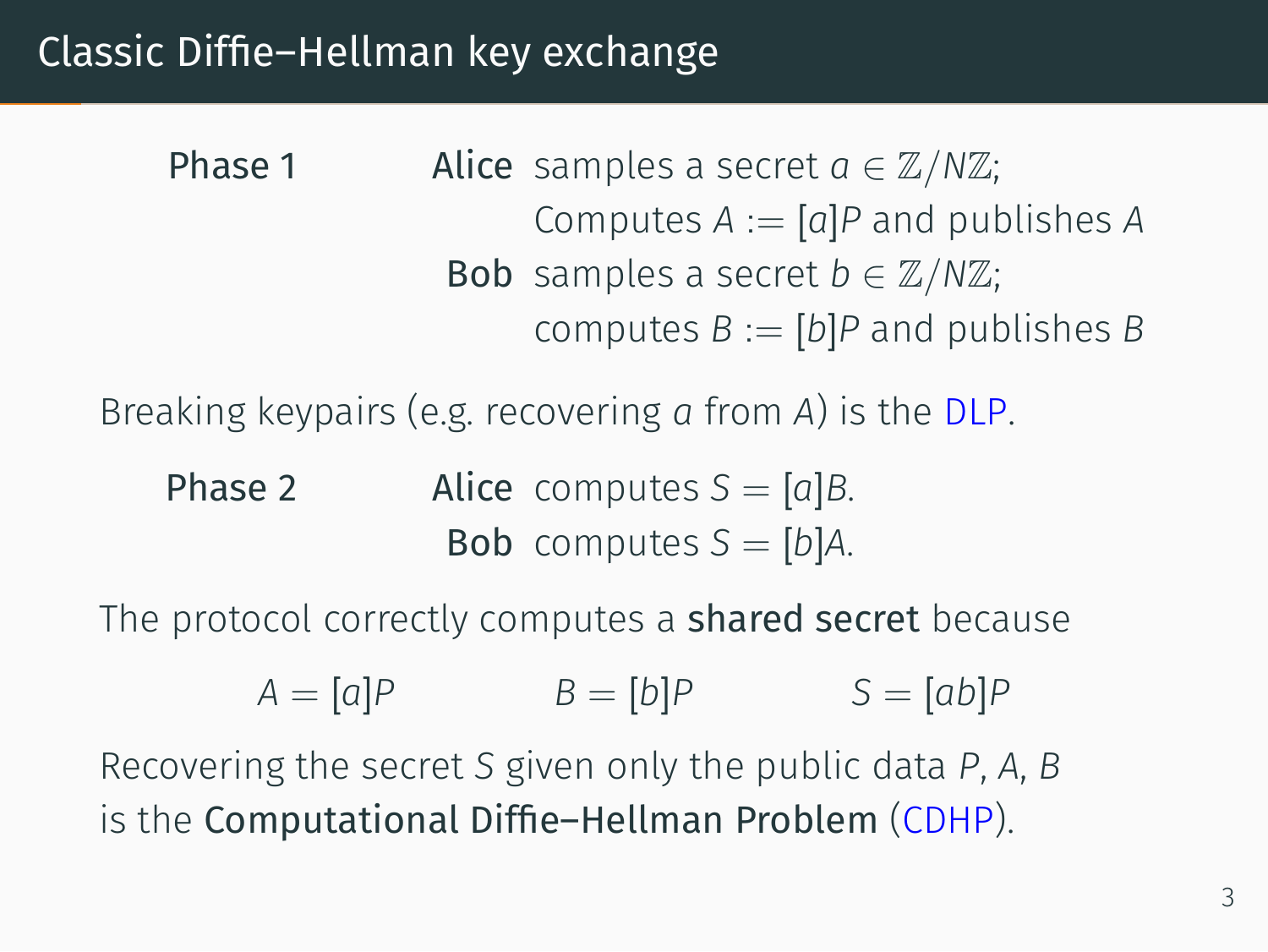Ephemeral: Alice & Bob use keypairs unique to this session. *Ephemeral DH is essentially interactive*.

Static: Alice and/or Bob use long-term keypairs, which may be re-used across sessions. *Static DH can be non-interactive*.

Static DH security requires public key validation: i.e. checking public keys are legitimate KeyPair() outputs. *So far, this just means checking the key is in G, which is easy.*

Complex protocols may mix ephemeral & static. *Example: X3DH initializes conversations in Signal & WhatsApp using four* DH() *calls, mixing ephemeral and longer-term keys.*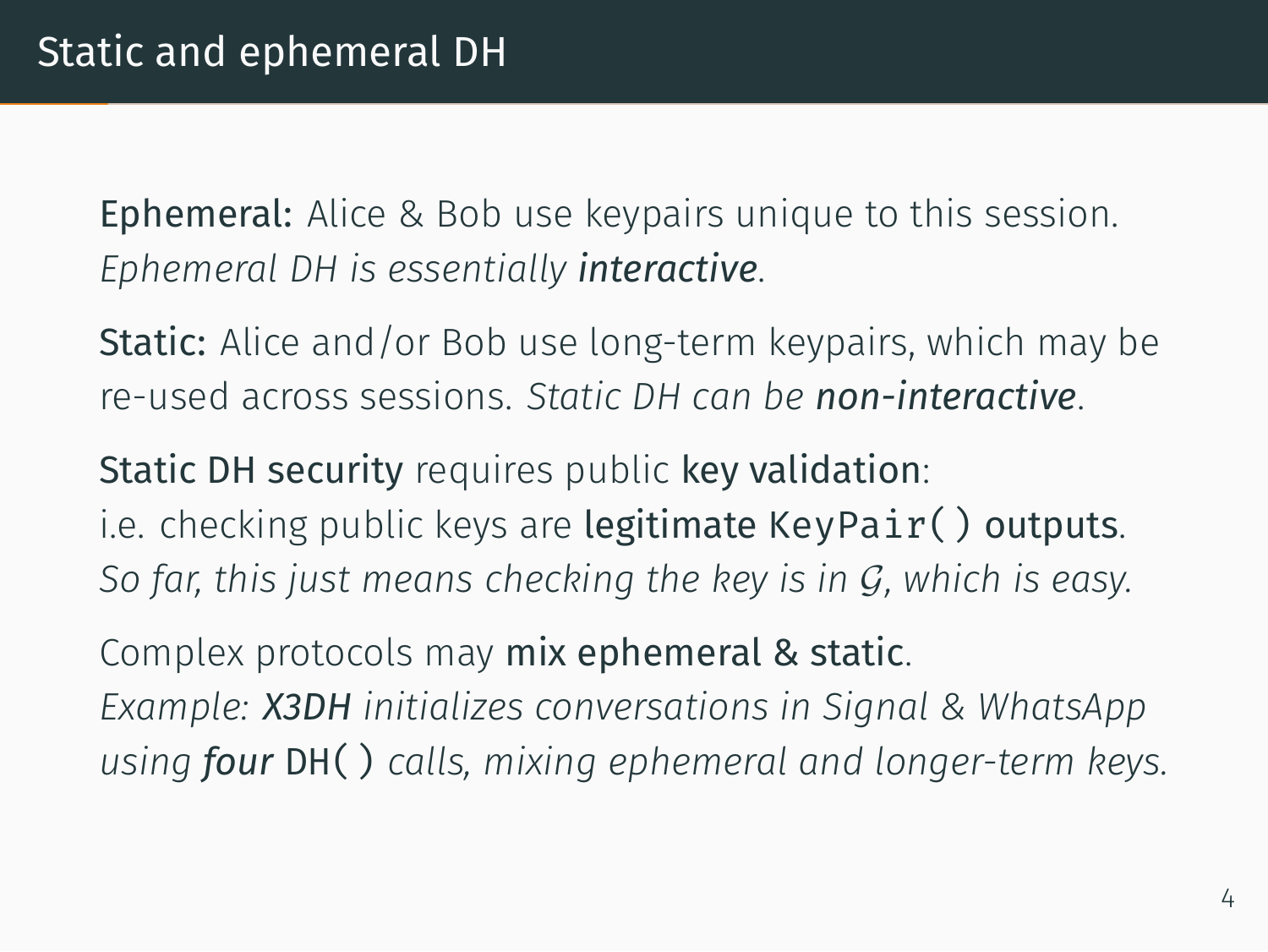Currently, our best algorithm for solving CDHP is to solve DLP.

Generic algorithms solve DLP instances in *O*( *√* #*G*):

— Shanks' Baby-step giant-step, Pollard *ρ*, etc...

Pohlig–Hellman–Silver: when the structure of *G* is known, solve DLP instances in  $O(\sqrt{\#(\text{largest prime subgroup of } \mathcal{G})}).$ 

Faster DLP algorithms exist for many concrete groups:

- *G ⊂* F *× <sup>p</sup>* : subexponential DLP. Number Field Sieve: *Lp*(1*/*3).
- *G ⊂* F *× <sup>p</sup><sup>n</sup>* with *p* very small: quasipolynomial DLP.

Today's hardest DLP instances come from elliptic curves.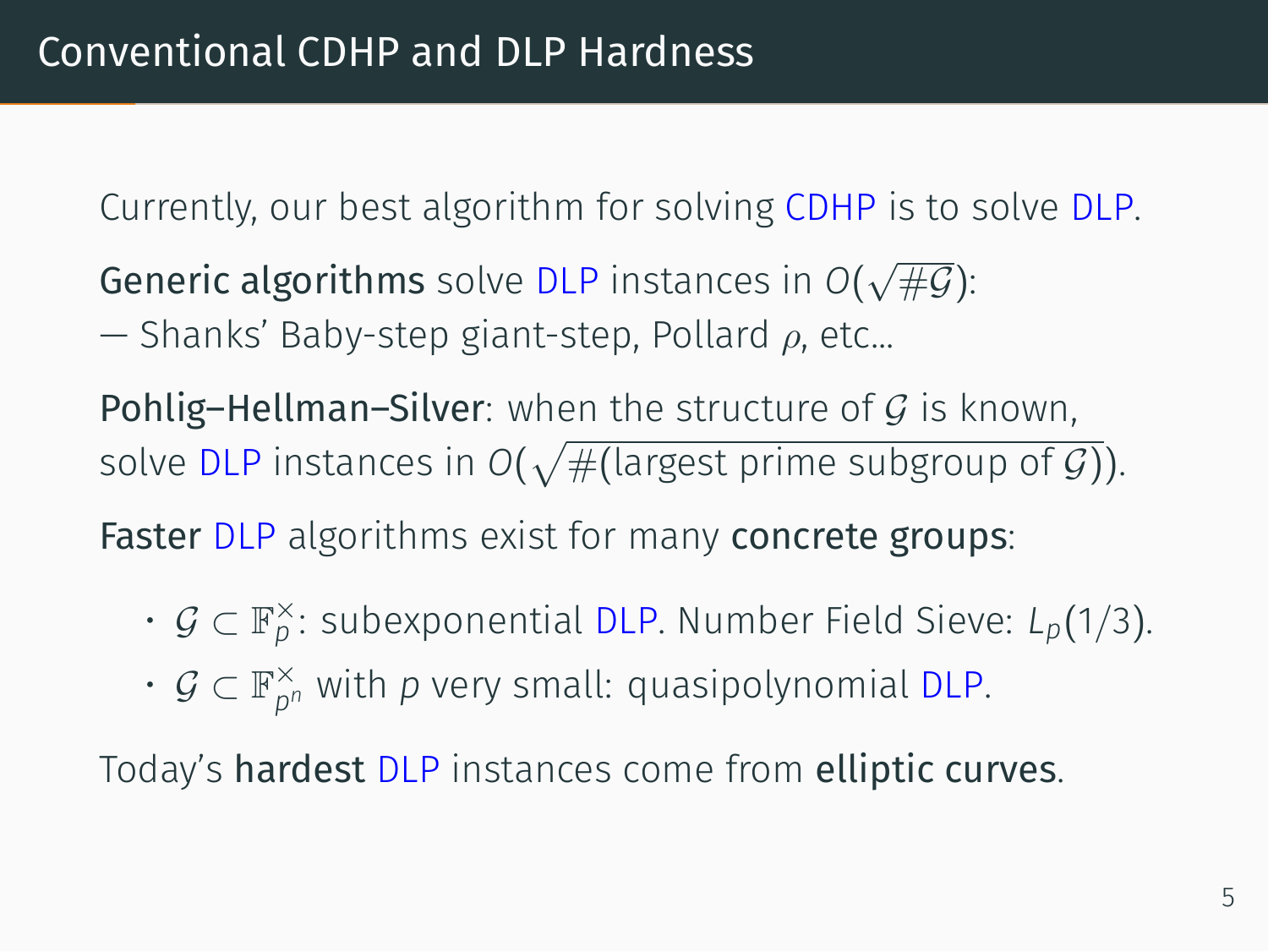Elliptic curves are a convenient source of groups that can replace multiplicative groups in asymmetric crypto.

Classic "short" Weierstrass model:

 $\mathcal{E}/\mathbb{F}_p : y^2 = x^3 + ax + b$  with  $a, b \in \mathbb{F}_p, 4a^3 + 27b^2 \neq 0$ .

The points on *E* are

 $\mathcal{E}(\mathbb{F}_p) = \{ (\alpha, \beta) \in \mathbb{F}_p^2 : \beta^2 = \alpha^3 + a \cdot \alpha + b \} \cup \{ \mathcal{O}_{\mathcal{E}} \}$ 

where  $\mathcal{O}_{\mathcal{E}}$  is the unique "point at infinity".

 $\mathcal{E}(\mathbb{F}_p)$  is an algebraic group, with  $\mathcal{O}_{\mathcal{E}}$  the identity element.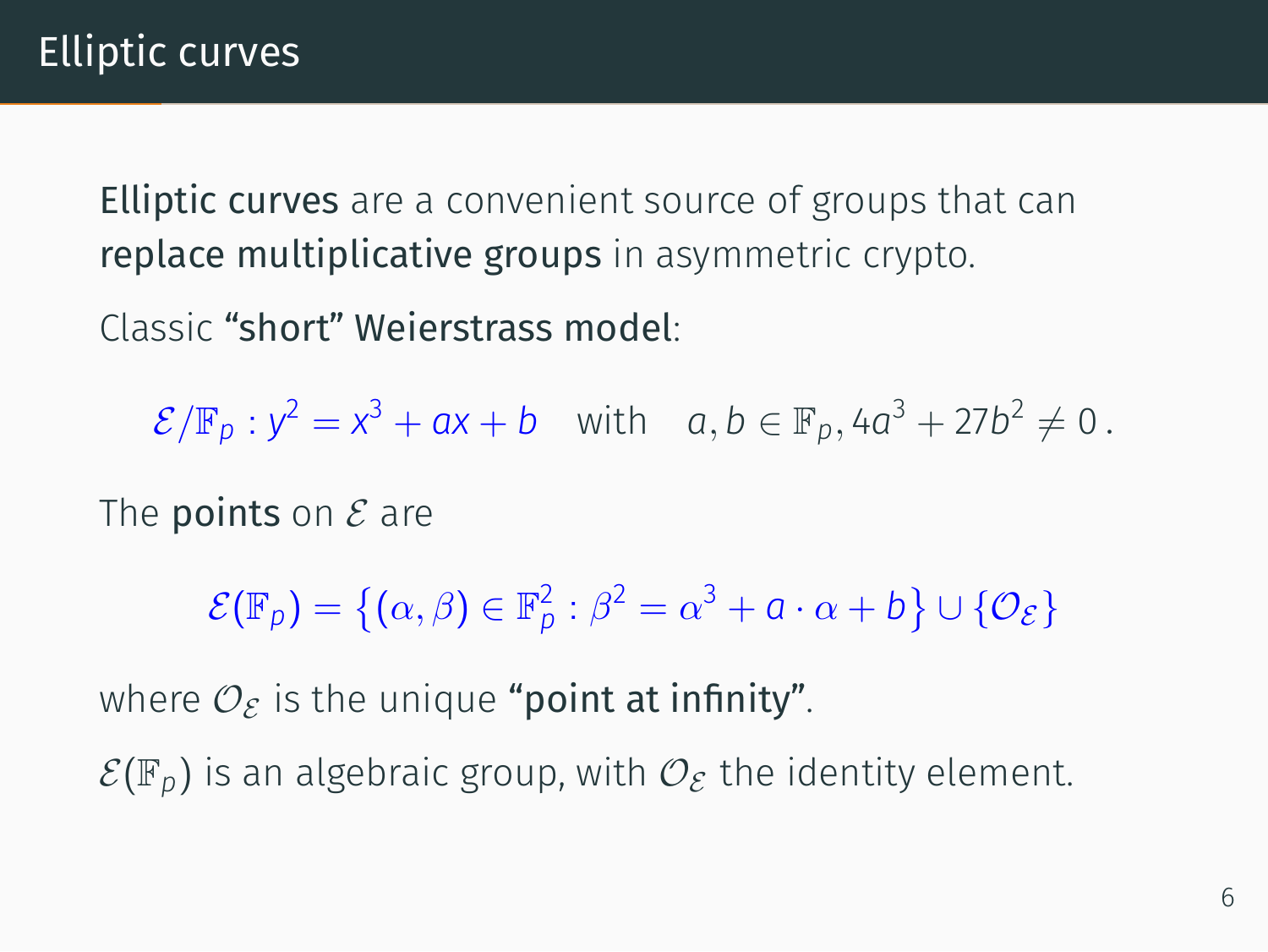## Elliptic curve negation: *⊖R* = *S*

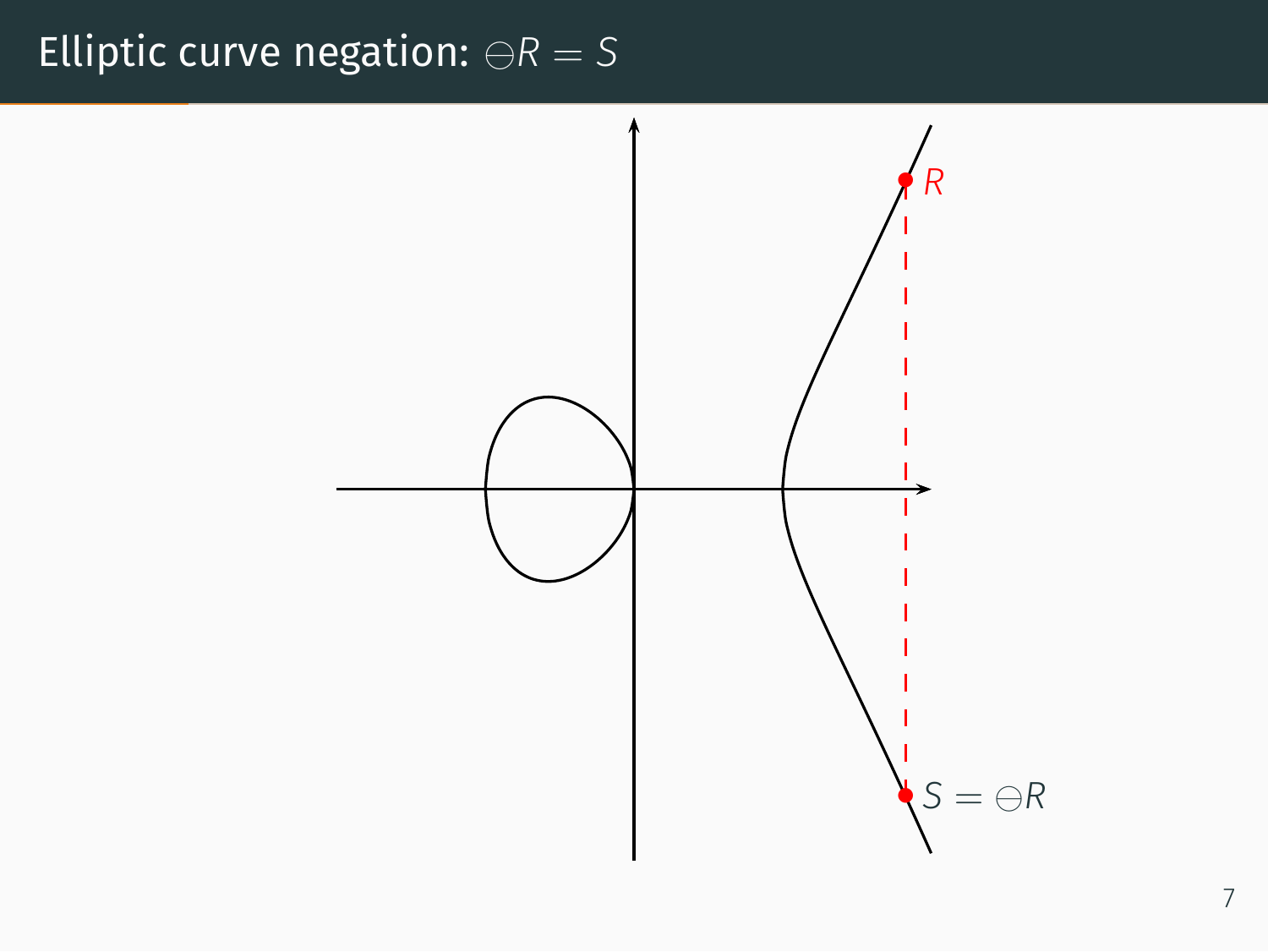## Elliptic curve addition:  $P \oplus Q = ?$

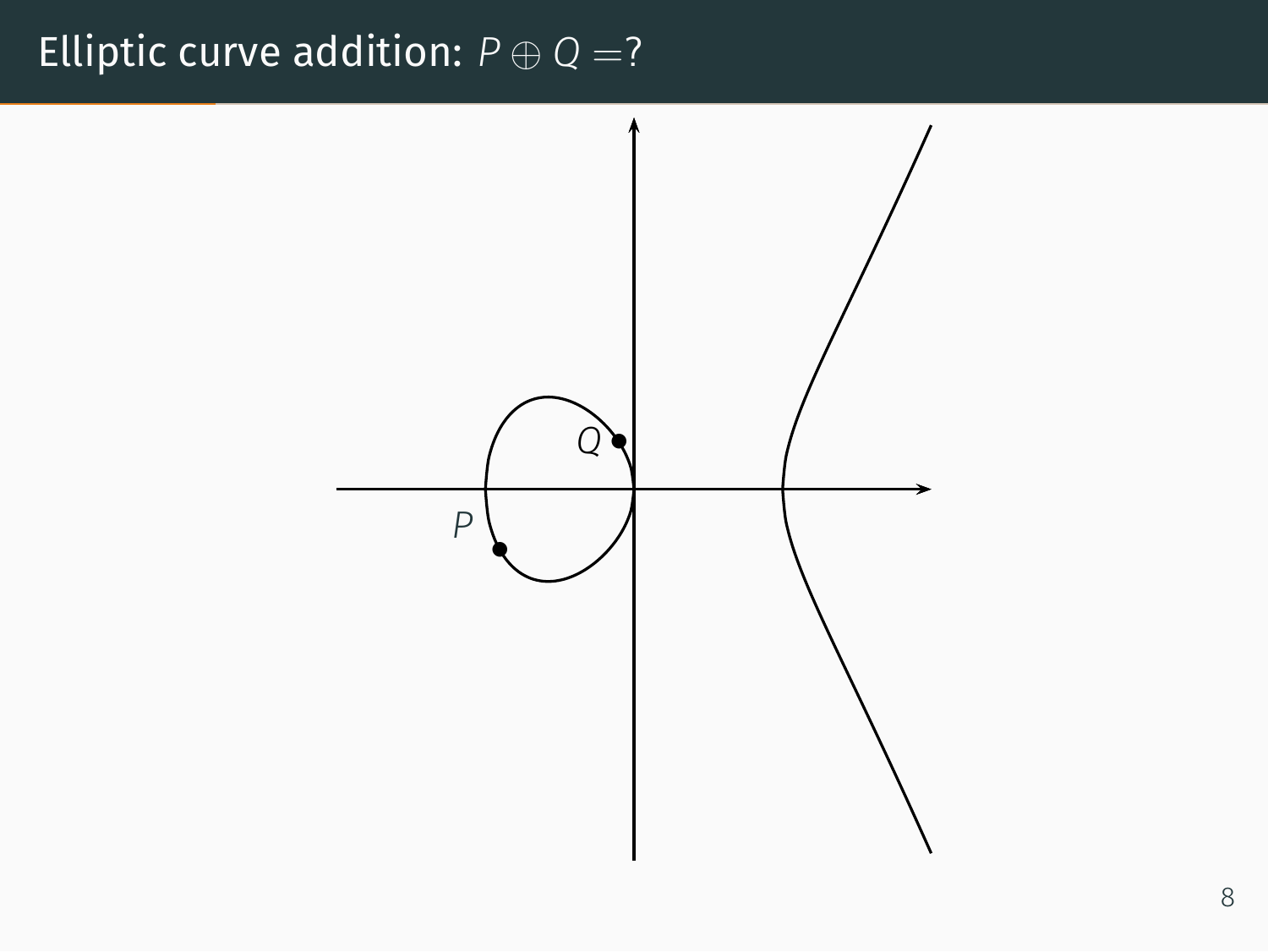## Elliptic curve addition:  $P \oplus Q \oplus R = 0$

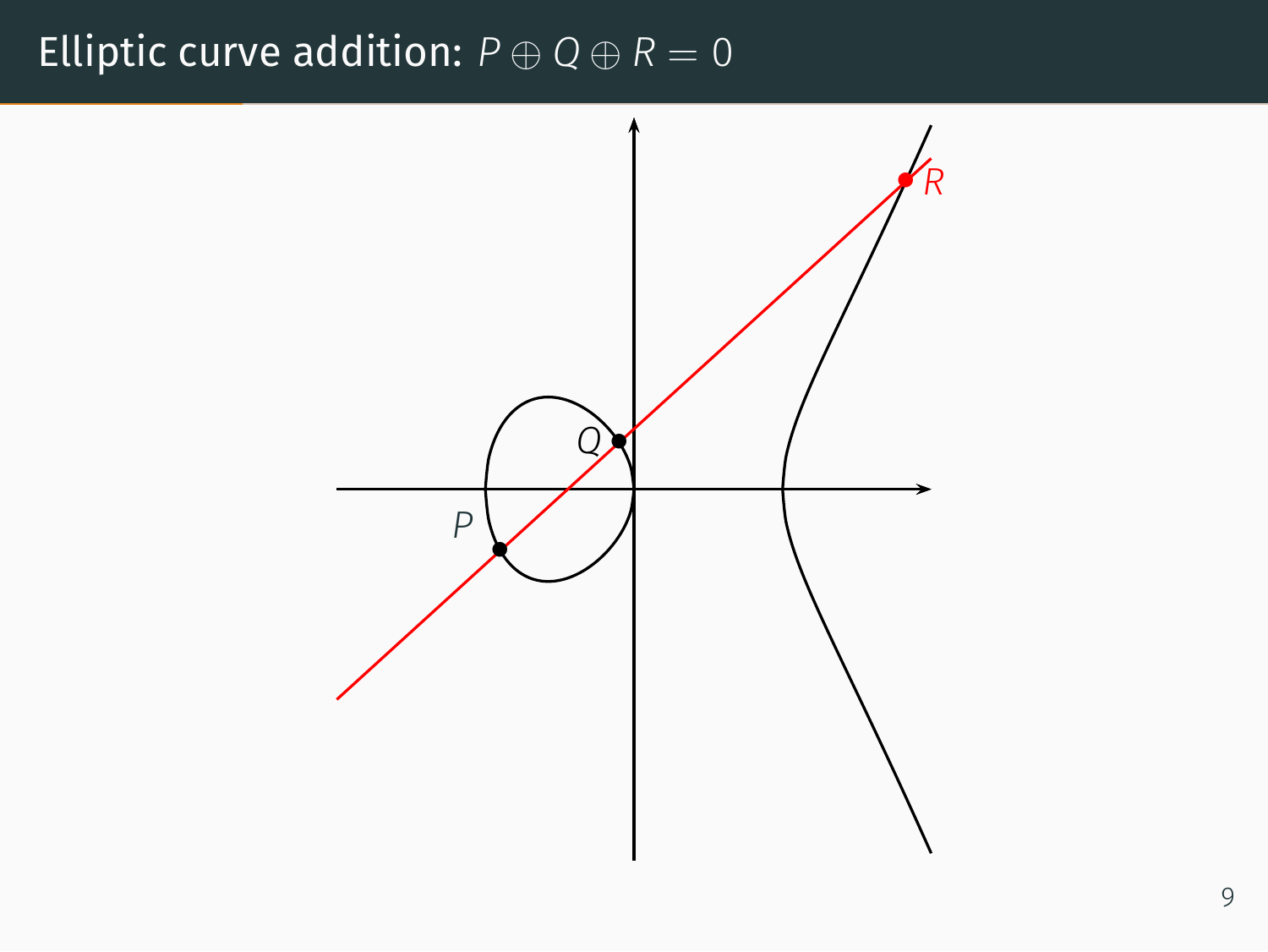#### Elliptic curve addition:  $P \oplus Q = \ominus R = S$

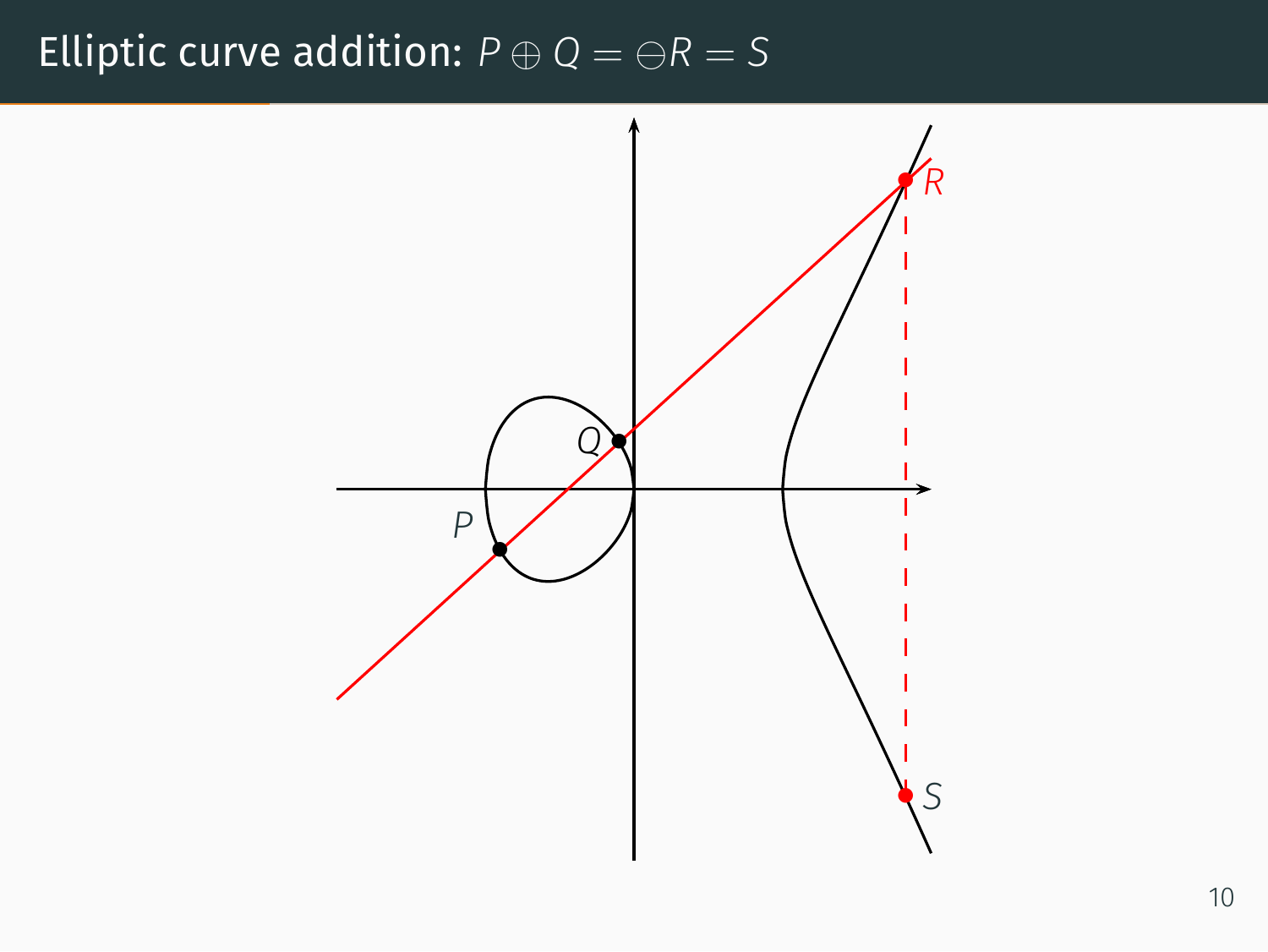If  $P = Q$ , the chord through P and Q degenerates to a tangent. The important thing is that elliptic curve group operations, being geometric, have algebraic expressions.

=*⇒* They can be computed as a series of F*p*-operations, which can in turn be reduced to a series of machine instructions.

In particular, negation: *⊖*(*x, y*) = (*x, −y*) and *⊖O<sup>E</sup>* = *O<sup>E</sup>* . *Up to "sign", group elements are encoded by x-coordinates.*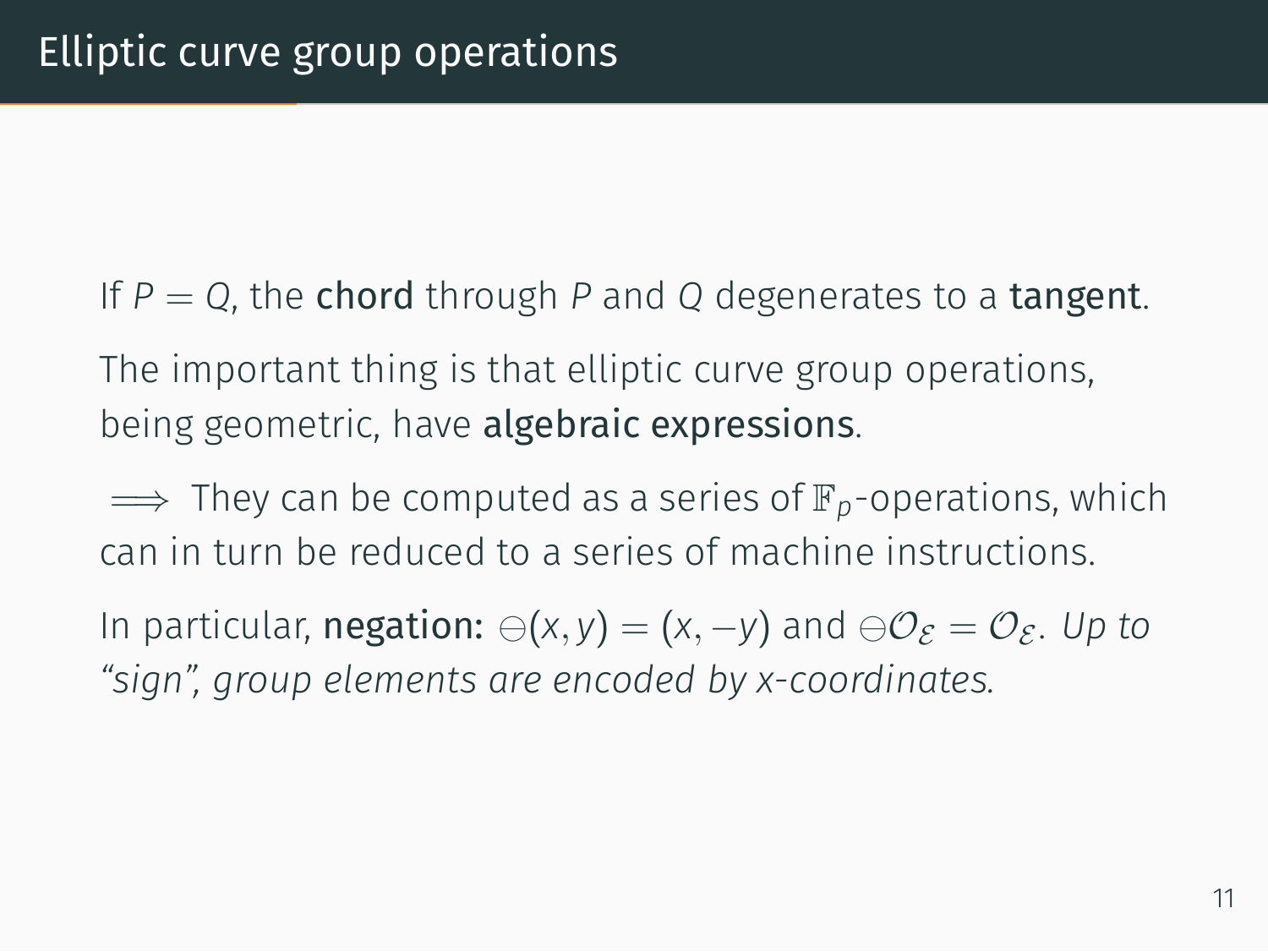Amazing fact: for subgroups  $G$  of general<sup>1</sup> elliptic curves, we still do not know how to solve discrete logs significantly faster than by using generic black-box group algorithms.

In particular: currently, for prime-order *G ⊆ E*(F*p*), we can do no better than *O*( *√* #*G*).

Apart from improvements in distributed computing, and a constant-factor speedup of about *<sup>√</sup>* 2, there has been absolutely no progress on general ECDLP algorithms. *Ever.*

Current world record for prime-order ECDLP: in a 112-bit group, which is a *long* way away from the 256-bit groups we use today!

<sup>&</sup>lt;sup>1</sup>That is, for all but a very small and easily identifiable subset of curves.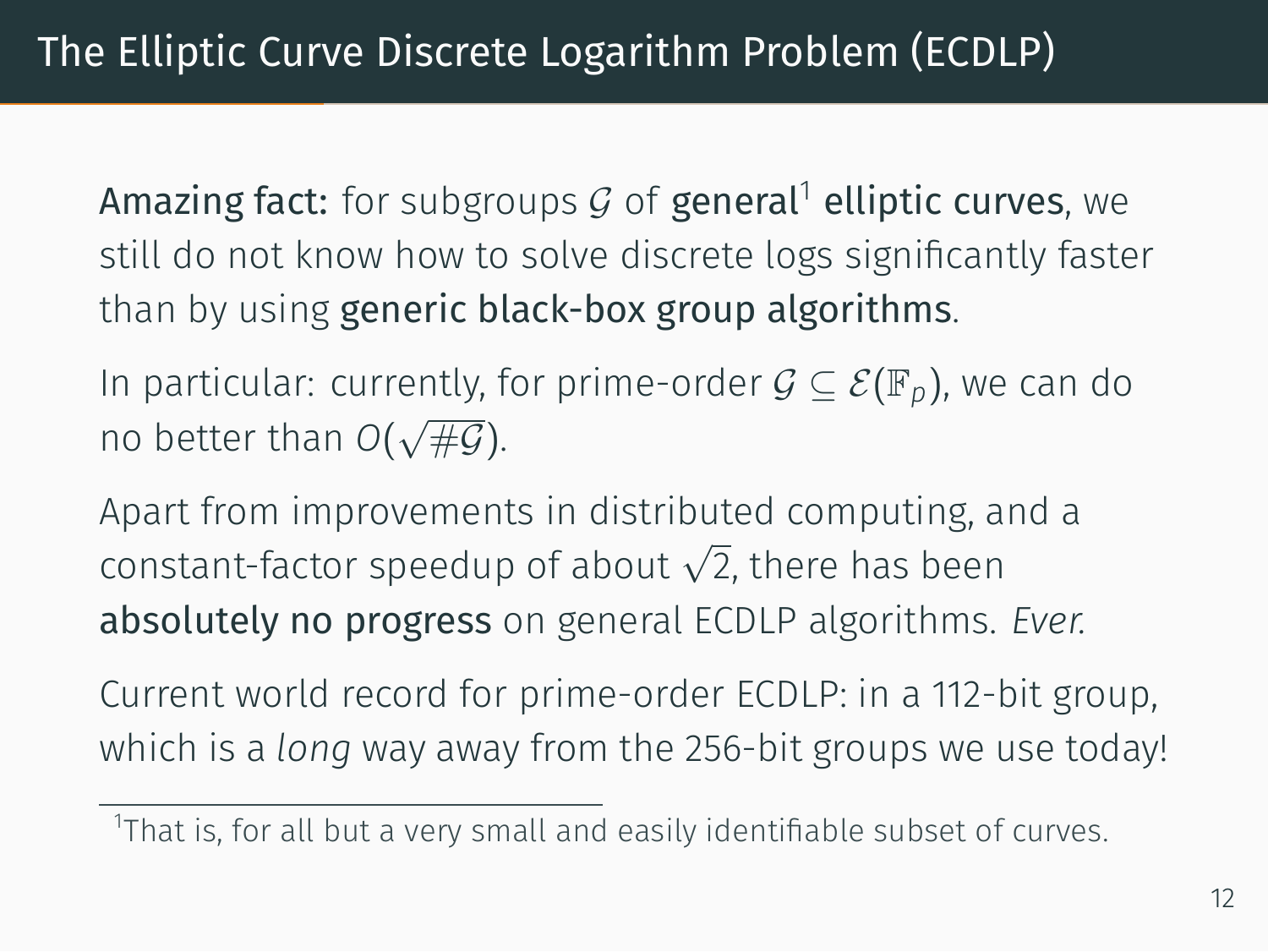Shor's quantum algorithm solves DLPs in polynomial time.

- Global effort: replacing group-based public-key cryptosystems with **post-quantum** alternatives.
- NIST has started a standardization process ("non-competition") for postquantum public-key cryptosystems.

The process has many candidate Key Encapsulation Mechanisms, but no direct Diffie–Hellman replacements because most major postquantum settings (lattices, codes, multivariate, hashes) don't have *exact* DH equivalents.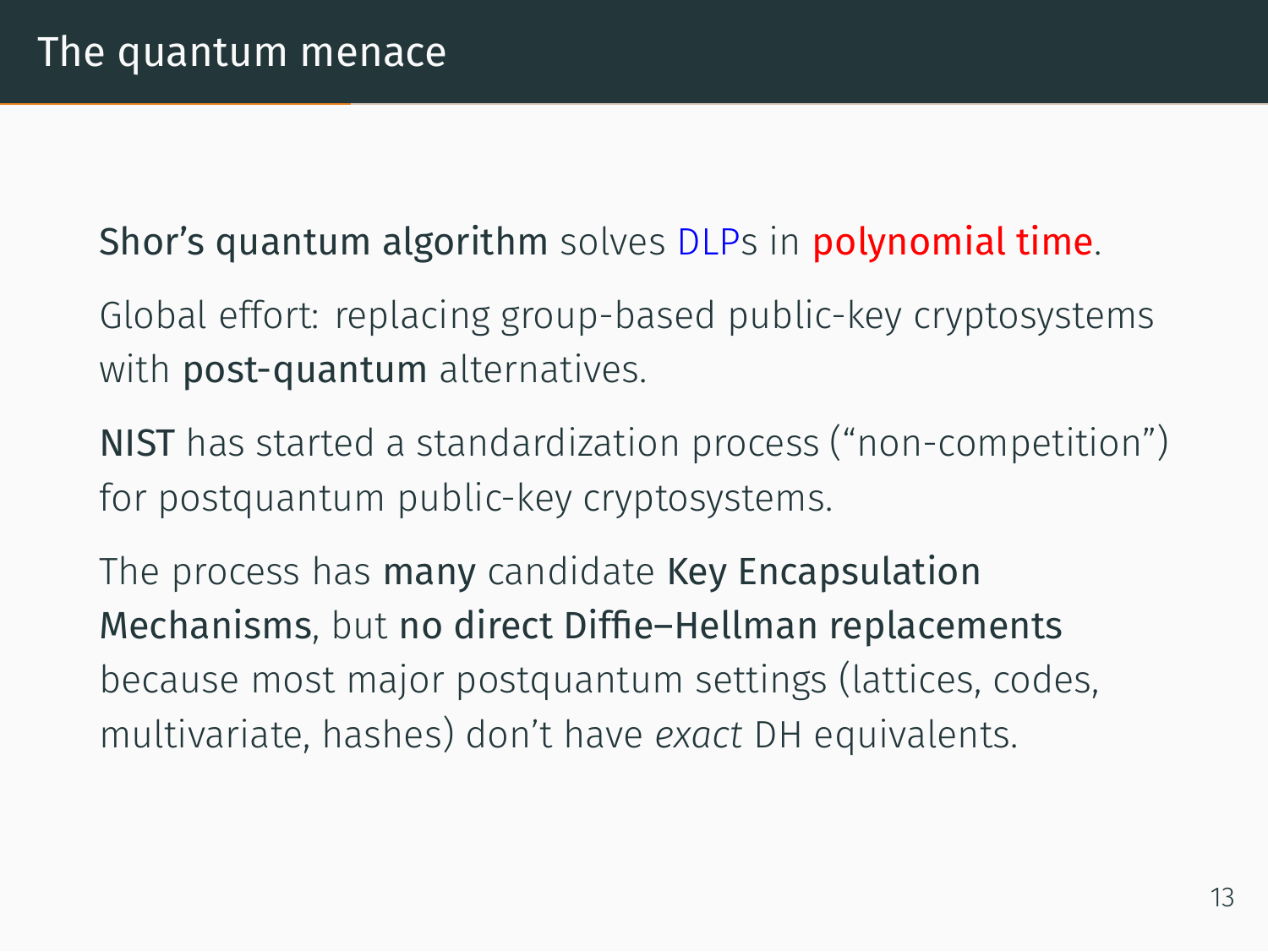Modern Diffie–Hellman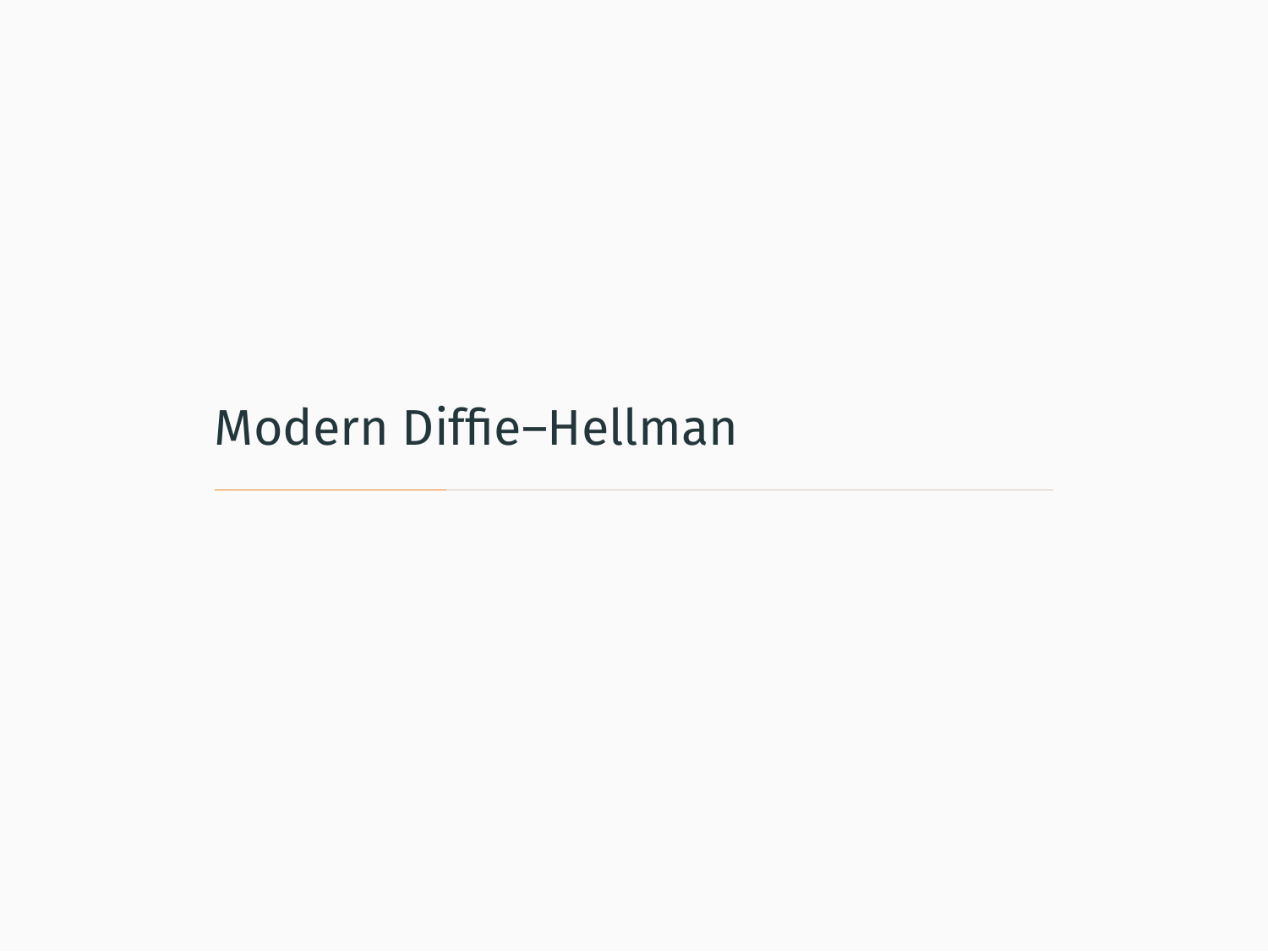## Modern Elliptic Curve Diffie–Hellman (ECDH)

**Classic ECDH** is just classic DH with  $\mathcal{E}(\mathbb{F}_q)$  in place of  $\mathbb{G}_m(\mathbb{F}_q)$ :

$$
A = [a]P \qquad B = [b]P \qquad S = [ab]P
$$

Miller (1985) suggested ECDH using only *x*-coordinates:

$$
A = x([a]P) \qquad B = x([b]P) \qquad S = x([ab]P)
$$

$$
= \pm [a]P \qquad = \pm [b]P \qquad = \pm [ab]P
$$

We compute  $x(Q) \mapsto x([m]Q)$  with differential addition chains such as the Montgomery ladder.

We have replaced  $G \subset \mathcal{E}(\mathbb{F}_q)$  with a quotient set  $\mathcal{G}/\langle \pm 1 \rangle \subset \mathbb{F}_q$ .

*Example:* Curve25519 (Bernstein 2006), the benchmark for conventional DH (and now standard in TLS 1.3).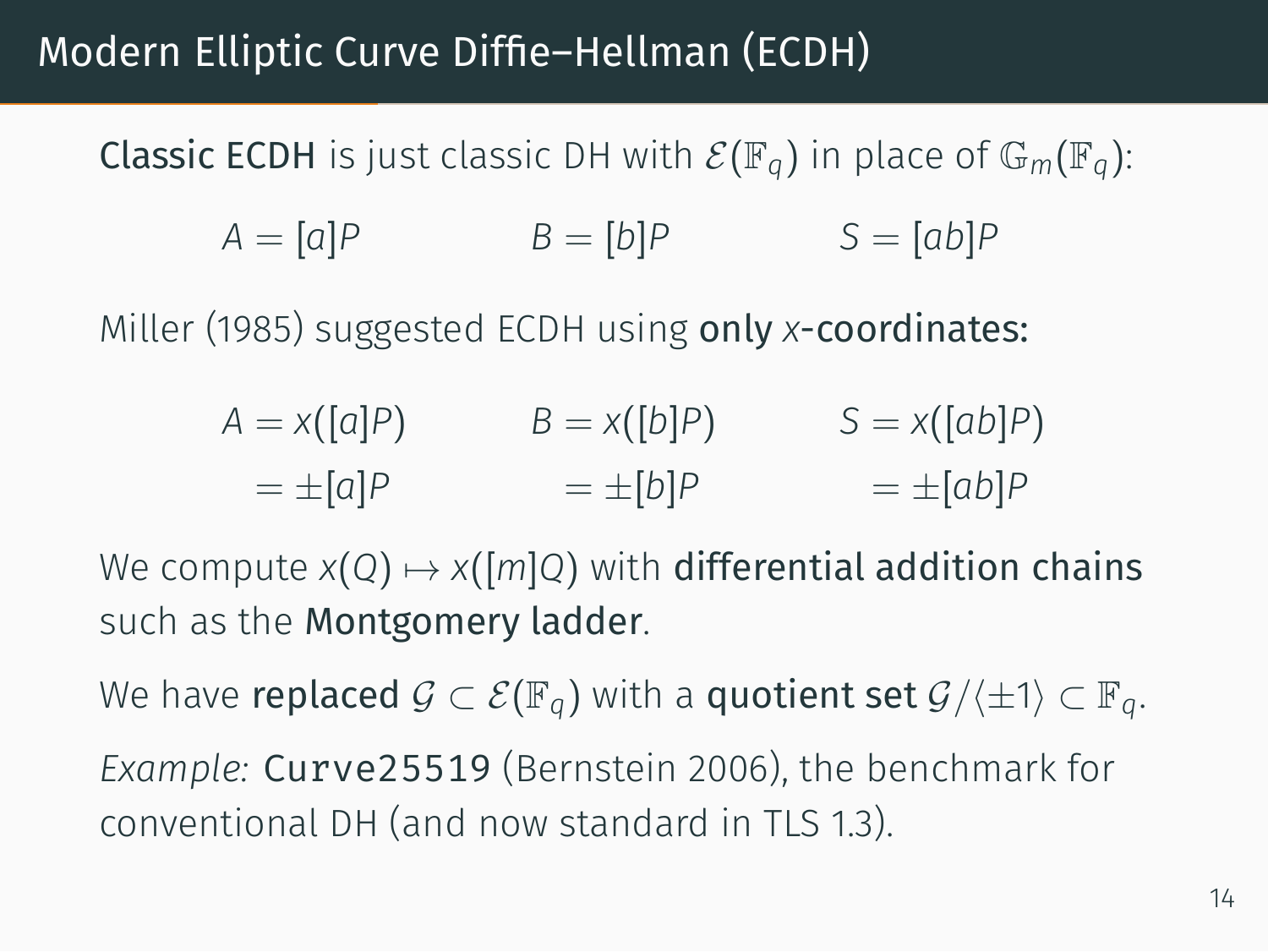Modern *x*-only ECDH is interesting: it highlights the fact that Diffie–Hellman does not explicitly require a group operation.

$$
A = [a]P \qquad \qquad B = [b]P \qquad \qquad S = [ab]P
$$

Formally, we have an action of  $\mathbb Z$  on a set  $\mathcal X$  (here,  $\mathcal X = \mathcal G / \langle \pm 1 \rangle$ ). *In fact, the quotient structure G/⟨±*1*⟩ is important: it facilitates*

- *security proofs by relating CDHPs in X and G*
- $\cdot$  **efficient evaluation** of the  $\mathbb{Z}$ -action on  $\mathcal{X}$ :  $\oplus$  on  $\mathcal{G}$ *induces an operation*  $(\pm P, \pm Q, \pm (P - Q)) \mapsto \pm (P + Q)$  *on X*, *which we can use to compute*  $(m, x(P)) \mapsto x([m]P)$ *using differential addition chains.*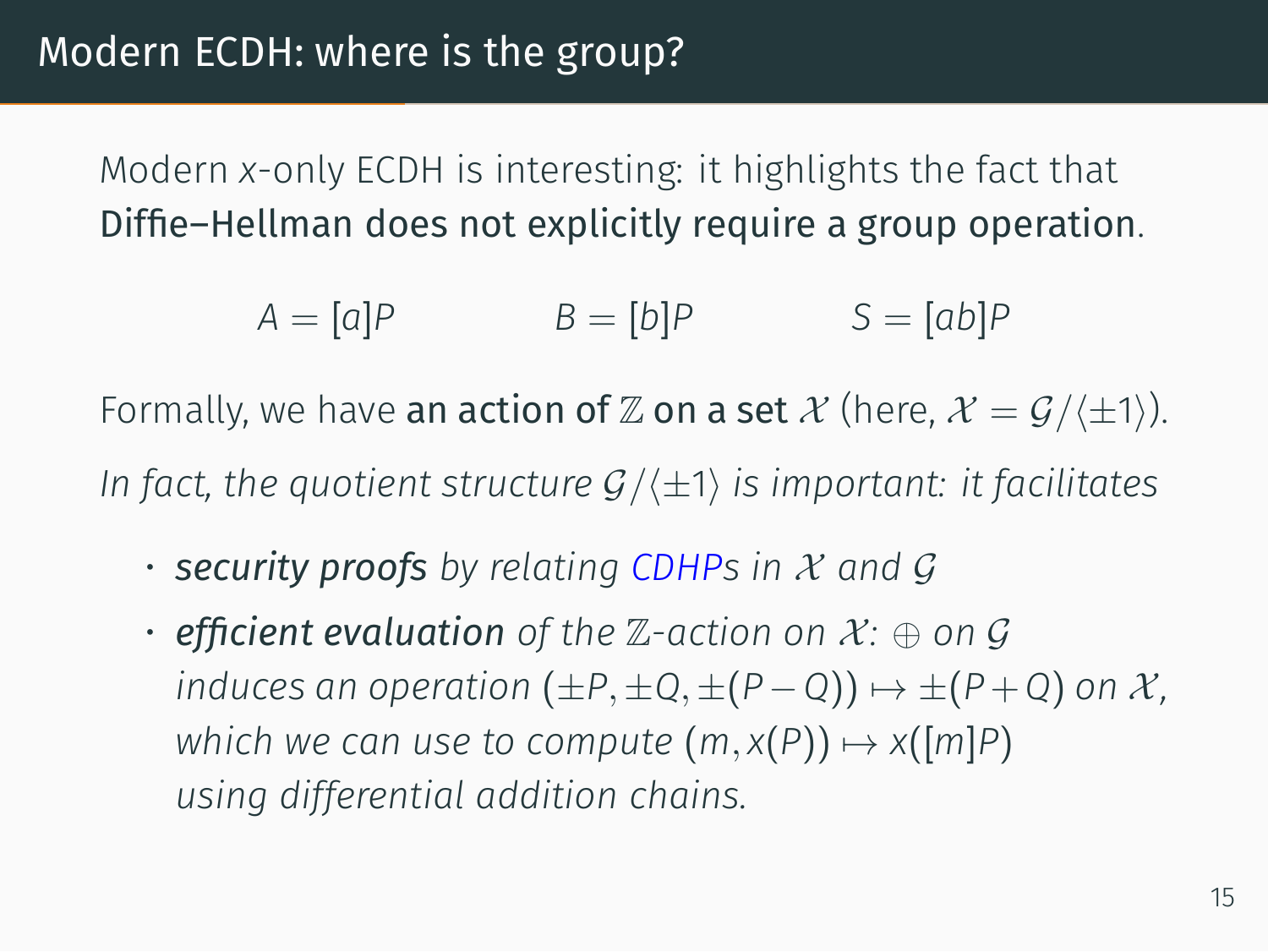Towards postquantum Diffie–Hellman: Hard Homogeneous Spaces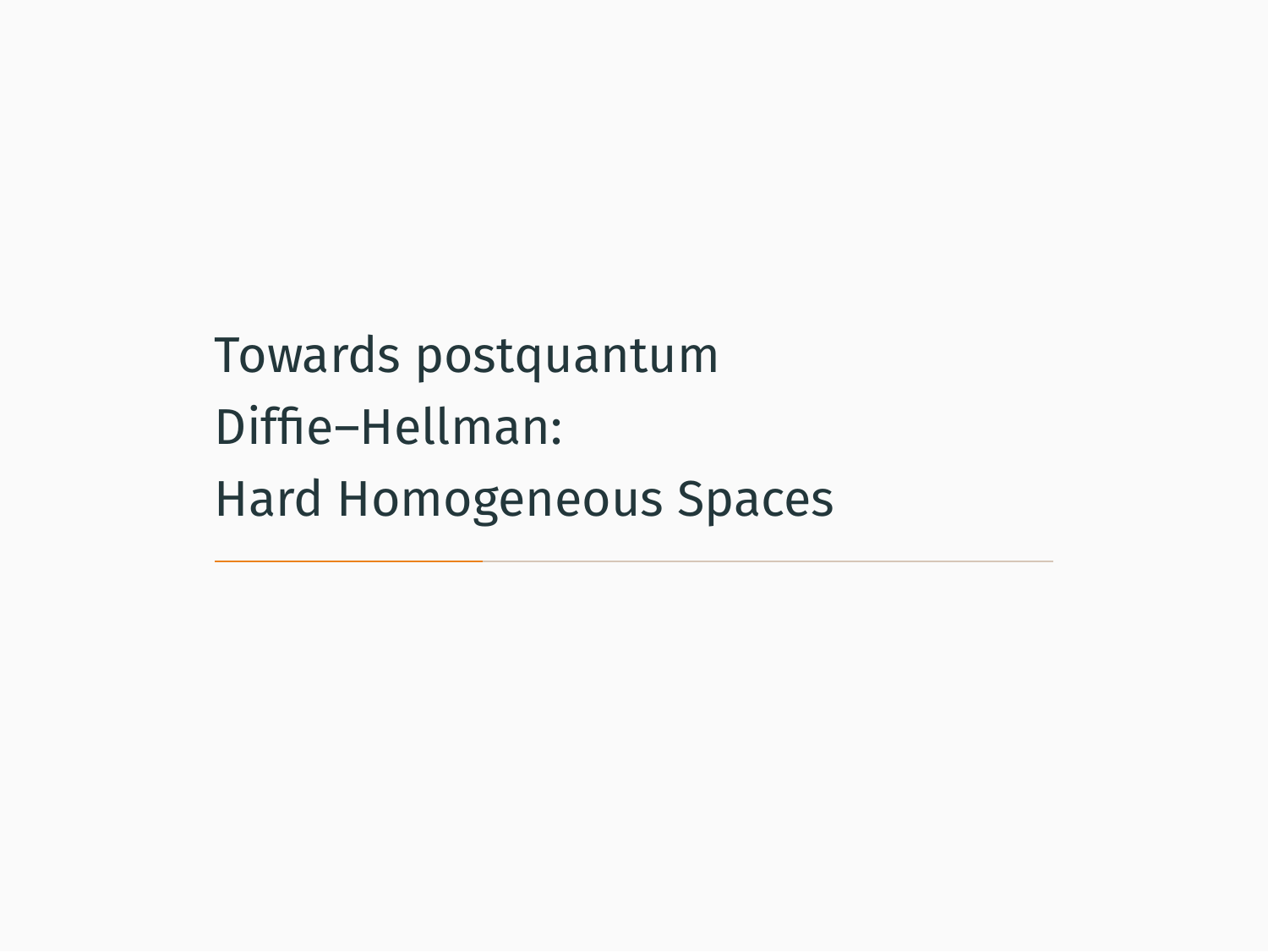Starting point for postquantum DH: an obscure framework proposed by Couveignes in 1997, *Hard Homogeneous Spaces*.

Old DH Z acts on a group *G* Modern DH  $\mathbb Z$  acts on a set  $\mathcal X$  (via a group  $\mathcal G$ ) HHS-DH a group  $\mathfrak G$  acts on a set  $\mathcal X$ .

*(We use the symbol* G *for groups written multiplicatively, and G for groups written additively.)*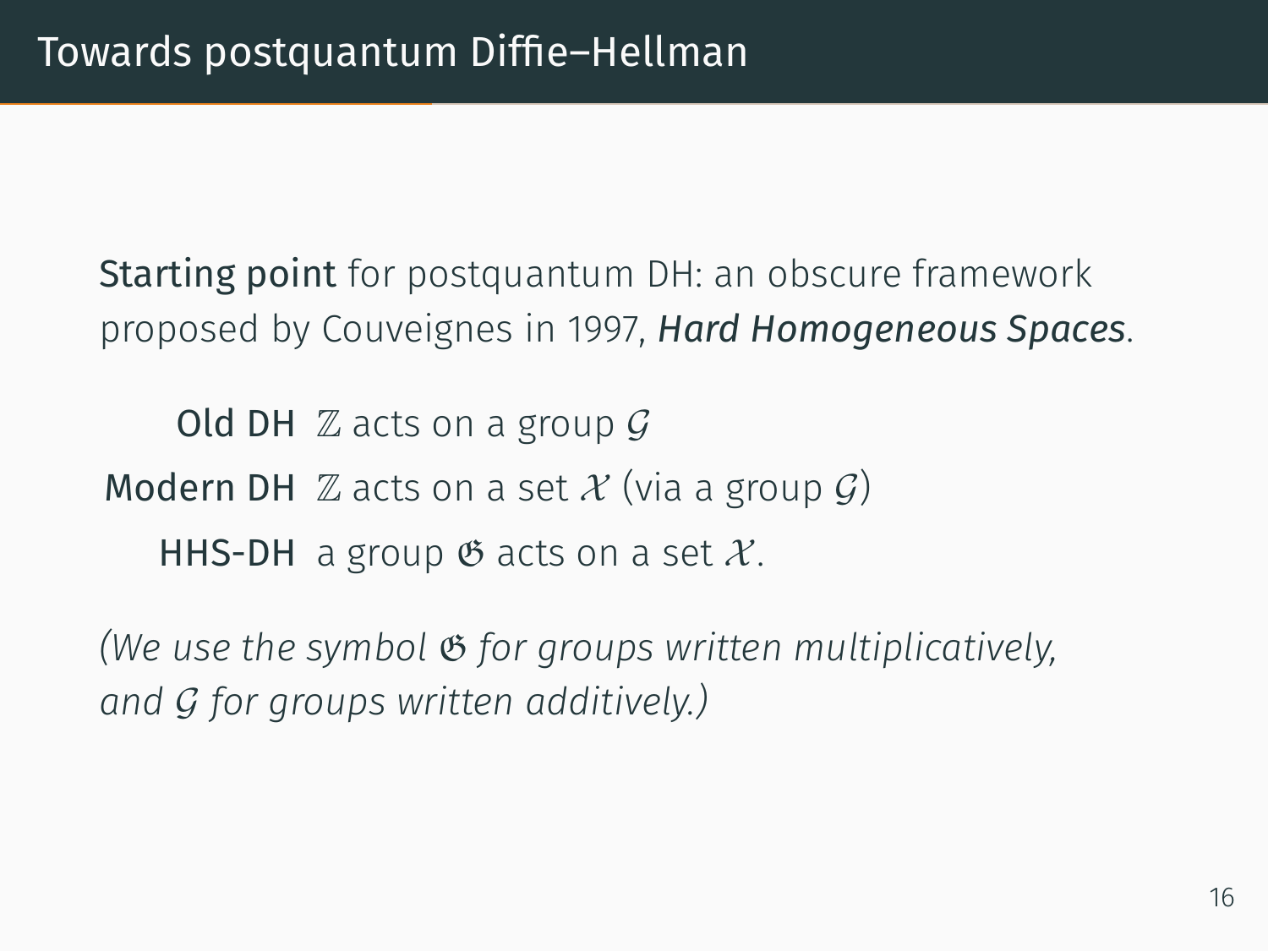Let  $\mathfrak G$  be a finite commutative group acting on a set  $\mathcal X$ . *This means:* for each  $\mathfrak{g} \in \mathfrak{G}$  and  $P \in \mathcal{X}$ , there is a  $\mathfrak{g} \cdot P \in \mathcal{X}$ , and

 $a \cdot (b \cdot P) = ab \cdot P$   $\forall a, b \in \mathfrak{G}, \forall P \in \mathcal{X}$ .

 $X$  is a **principal homogeneous space** (PHS) under  $\mathfrak{G}$  if

$$
P, Q \in \mathcal{X} \implies \exists! \; \mathfrak{g} \in \mathfrak{G} \text{ such that } Q = \mathfrak{g} \cdot P.
$$

So:  $\varphi_P$  :  $\mathfrak{g} \mapsto \mathfrak{g} \cdot P$  is a bijection  $\mathfrak{G} \to \mathcal{X}$  for each  $P \in \mathcal{X}$ .

*Example:*  $\mathfrak{G} =$  a vector space,  $\mathcal{X} =$  the underlying affine space.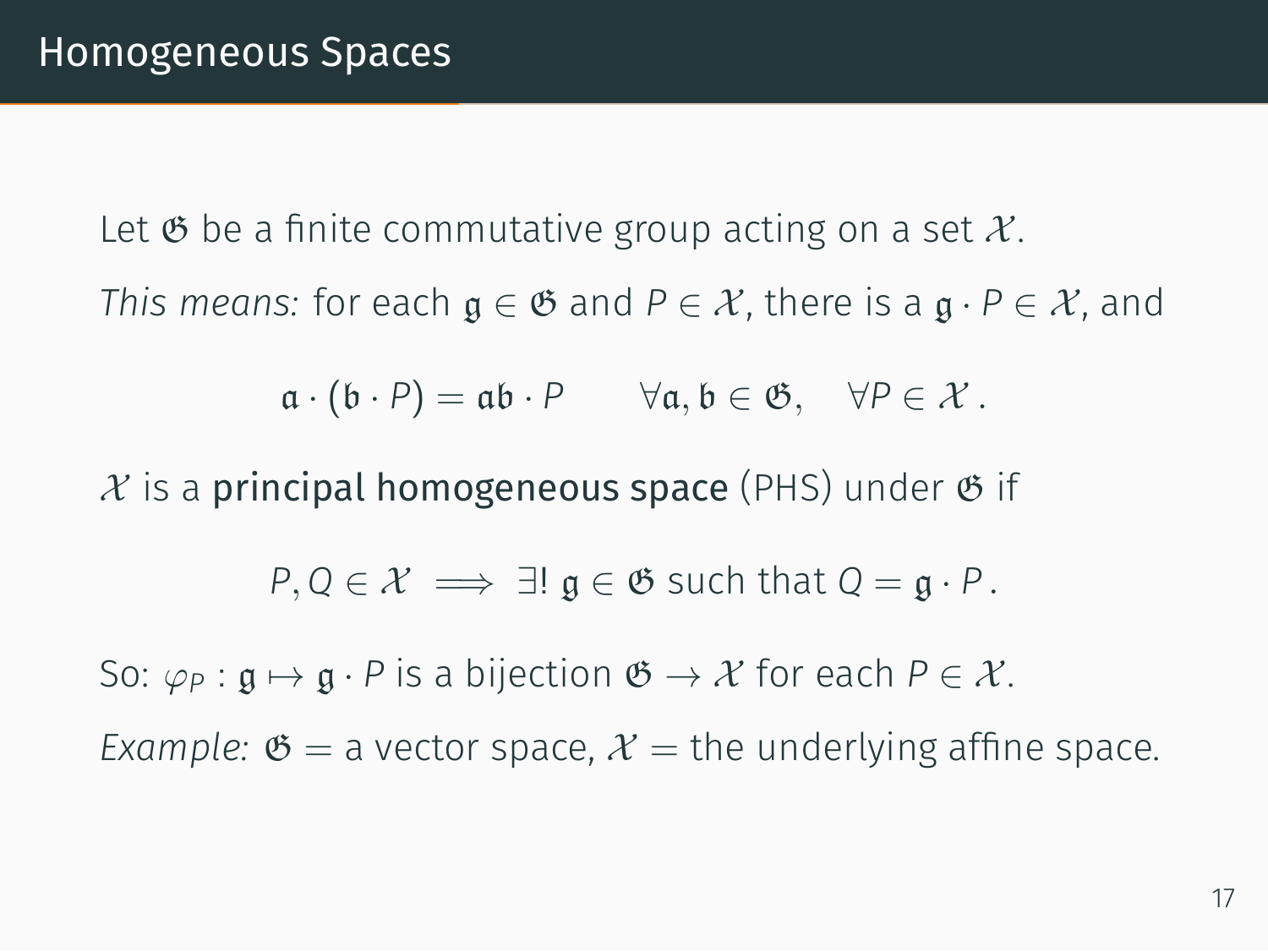A PHS is like a copy of  $\mathfrak G$  with the identity 1<sub>G</sub> forgotten. Each map  $\varphi_P$  :  $\mathfrak{g} \mapsto \mathfrak{g} \cdot P$  endows X with the structure of  $\mathfrak{G}$ , with *P* as the identity element, via

$$
(\mathfrak{a} \cdot P)(\mathfrak{b} \cdot P) = \varphi_P(\mathfrak{a})\varphi_P(\mathfrak{b}) := \varphi_P(\mathfrak{a}\mathfrak{b}) = (\mathfrak{a}\mathfrak{b}) \cdot P.
$$

Each choice of *P* yields a different group structure on *X* .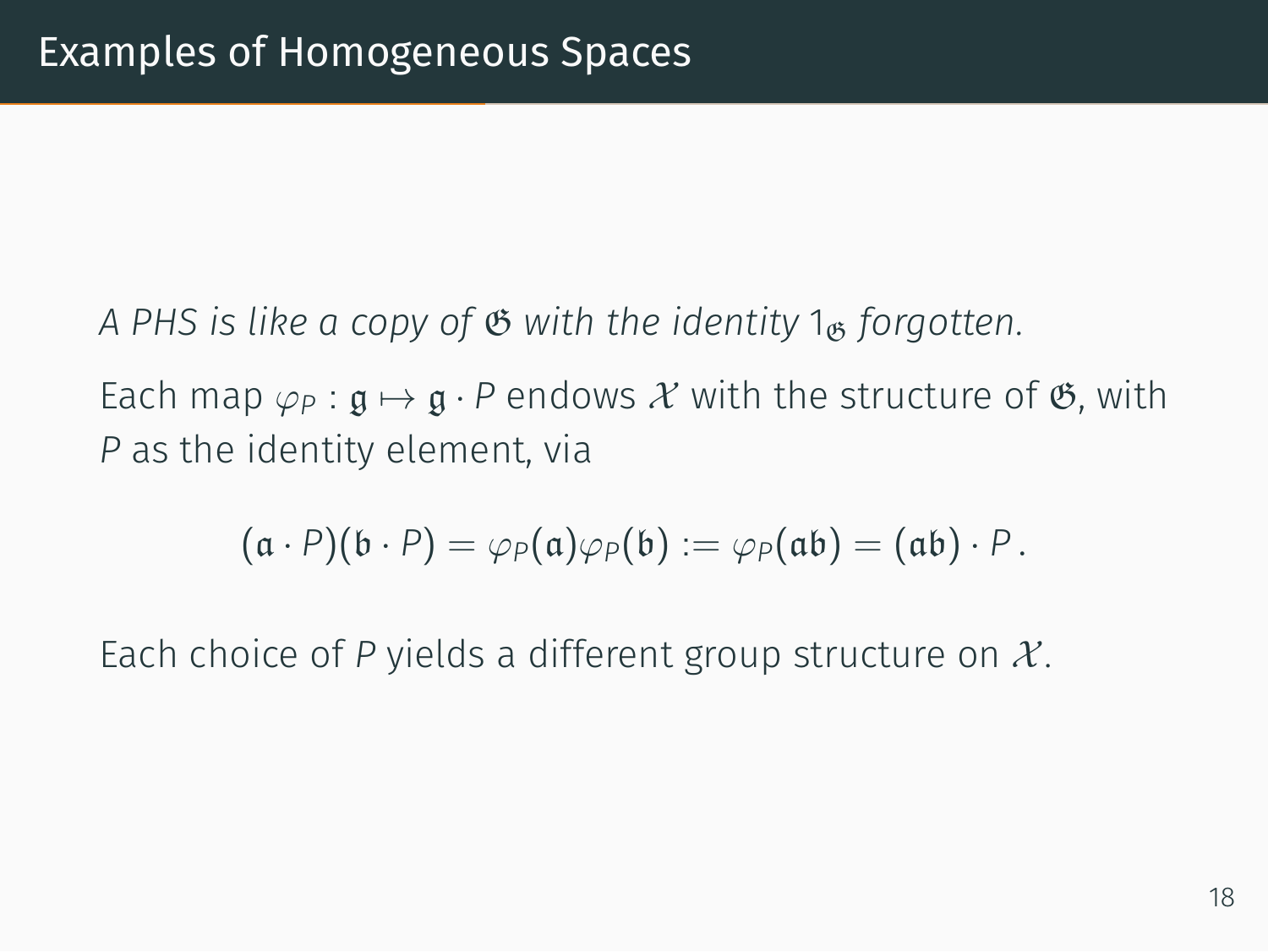## DH in a group again

Expressing DH in a group as functions KeyPair and DH:

Algorithm 1: Key generation for a group  $G = \langle P \rangle$ 

- 1 function KeyPair()
- $\chi$   $\times$   $\times$  Random( $\mathbb{Z}/N\mathbb{Z}$ )
- 3 *Q ←* [*x*]*P* // Scalar multiplication return  $(Q, x)$  // (Public, private)

Algorithm 2: Compute a Diffie–Hellman shared secret

- <sup>1</sup> function DH(*m ∈* Z*,Q ∈ G*)
- 2  $S ← [m]Q$  // Scalar multiplication<br>2 **p** *return S* // Shared secret 3 return *S* // Shared secret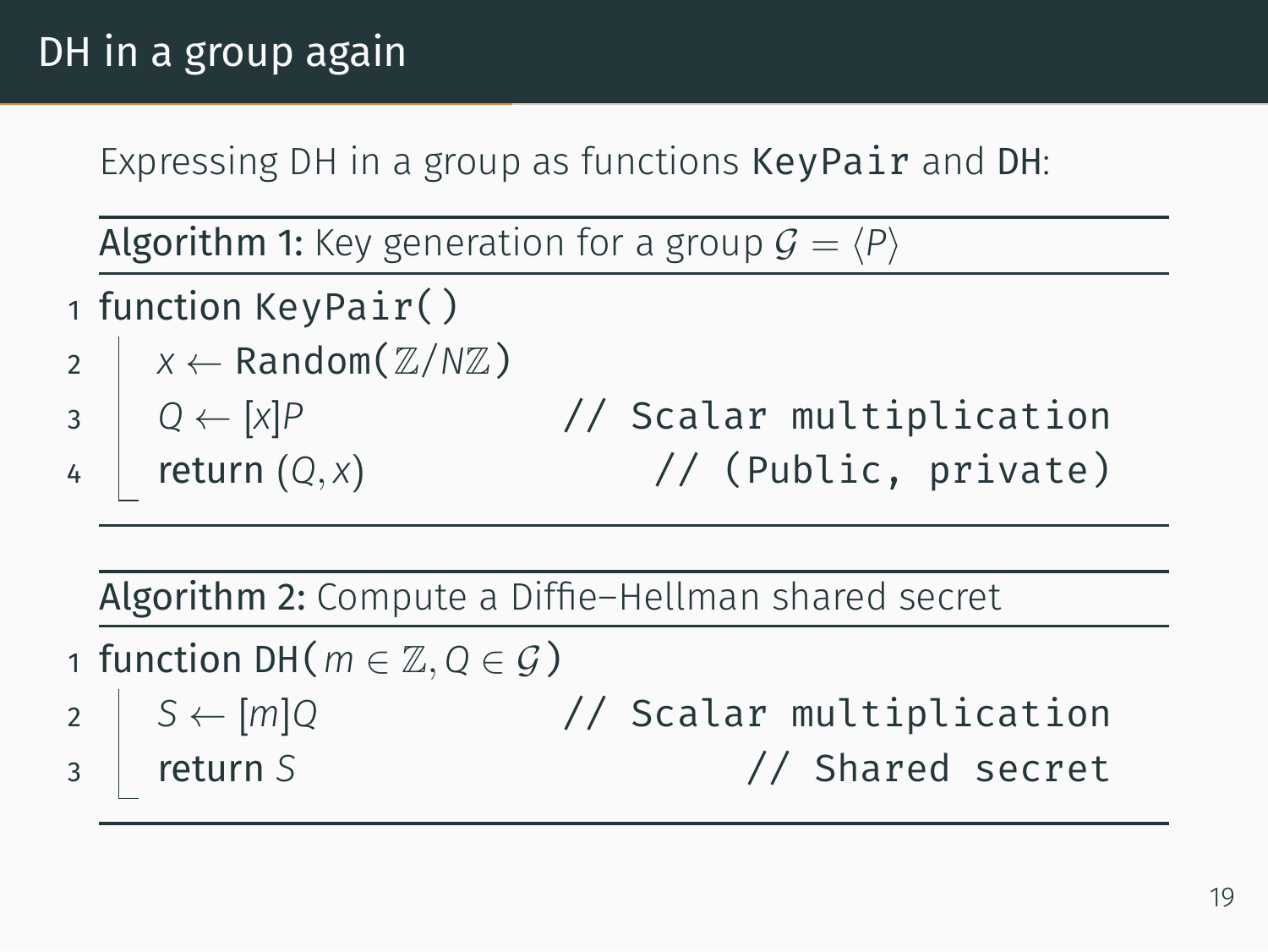## DH in a PHS

We define analogous functions KeyPair and DH for a PHS:

Algorithm 3: Key generation for a PHS  $(\mathfrak{G}, \mathcal{X})$ 

- 1 function KeyPair()
- $2 \mid x \leftarrow$  Random $(\mathfrak{G})$
- 
- 

3 *Q ←* x *· P* // Group action  $\frac{1}{4}$  return  $(Q, x)$  // (Public, private)

Algorithm 4: Compute a Diffie–Hellman shared secret

- 1 function DH(m *∈* G*,Q ∈ X* )
- 
- 

2 *S ←* m *· Q* // Group action 3 return *S* // Shared secret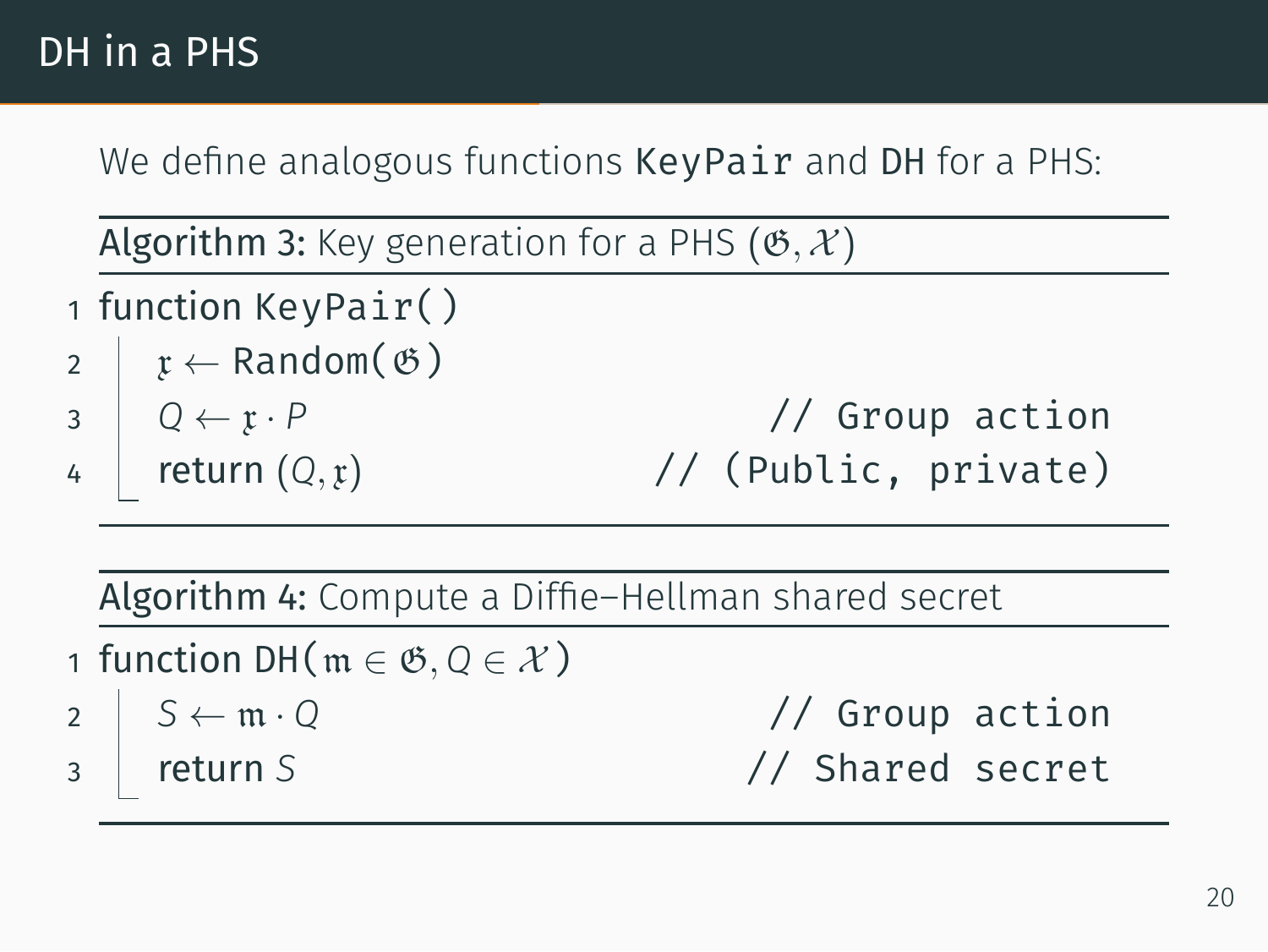#### We have an **obvious analogy** between Group-DH and HHS-DH:

| $A=[a]P$                   | $B=[b]P$                   | $S = [ab]P$                             |
|----------------------------|----------------------------|-----------------------------------------|
| $A = \mathfrak{a} \cdot P$ | $B = \mathfrak{b} \cdot P$ | $S = \mathfrak{a} \mathfrak{b} \cdot P$ |

Security: need PHS analogues of DLP and CDHP to be hard.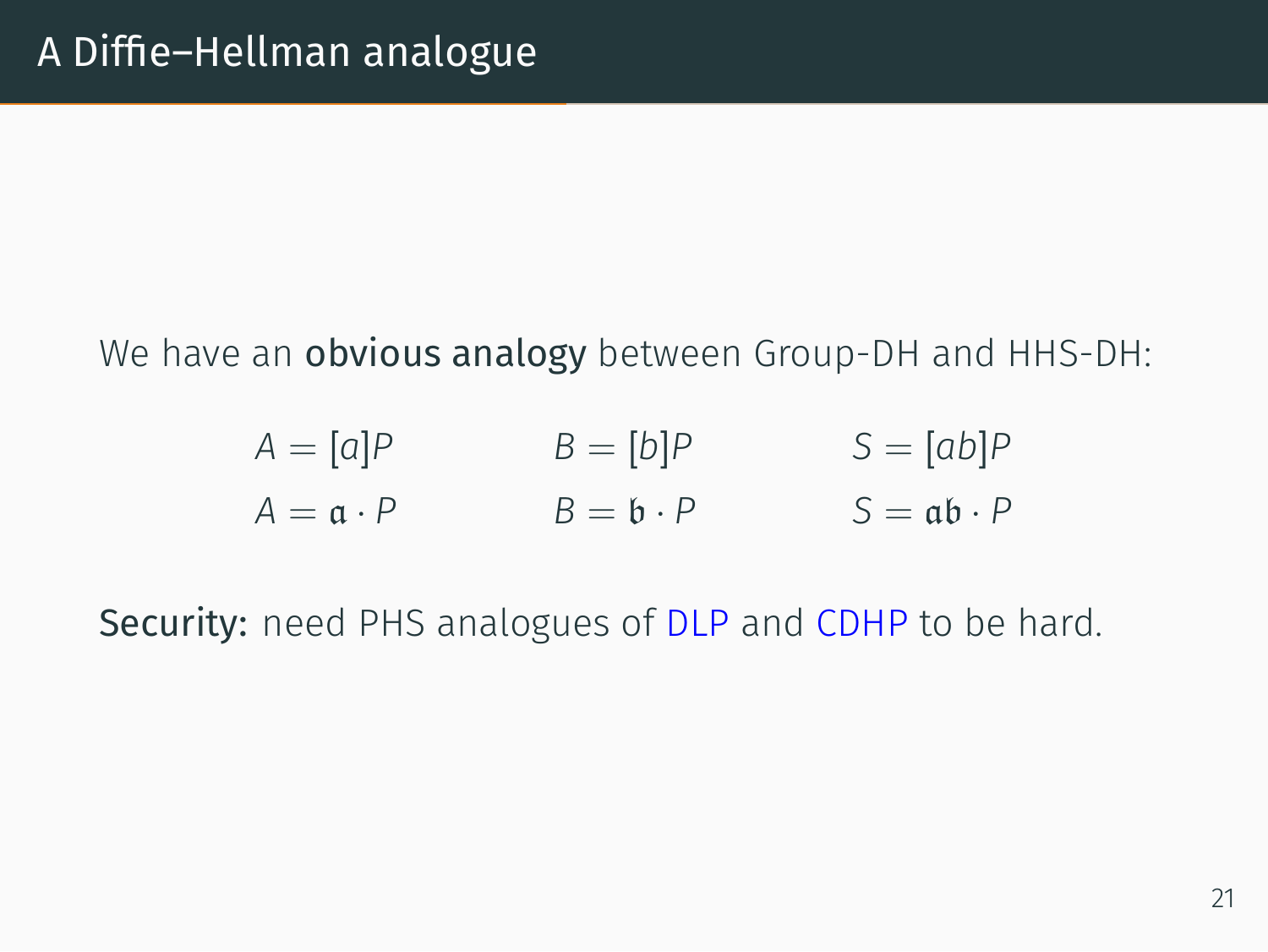Vectorization (Vec: breaking public keys): Given *P* and *Q* in *X*, compute the (unique)  $g \in \mathfrak{G}$  s.t.  $Q = g \cdot P$ .

$$
P---\frac{\mathfrak{g}}{2}---\rightarrow Q
$$

Parallelization (PAR: recovering shared secrets):

Given *P*, *A*, *B* in *X* with  $A = \mathfrak{a} \cdot P$ ,  $B = \mathfrak{b} \cdot P$ , compute  $S = (\mathfrak{a} \mathfrak{b}) \cdot P$ .

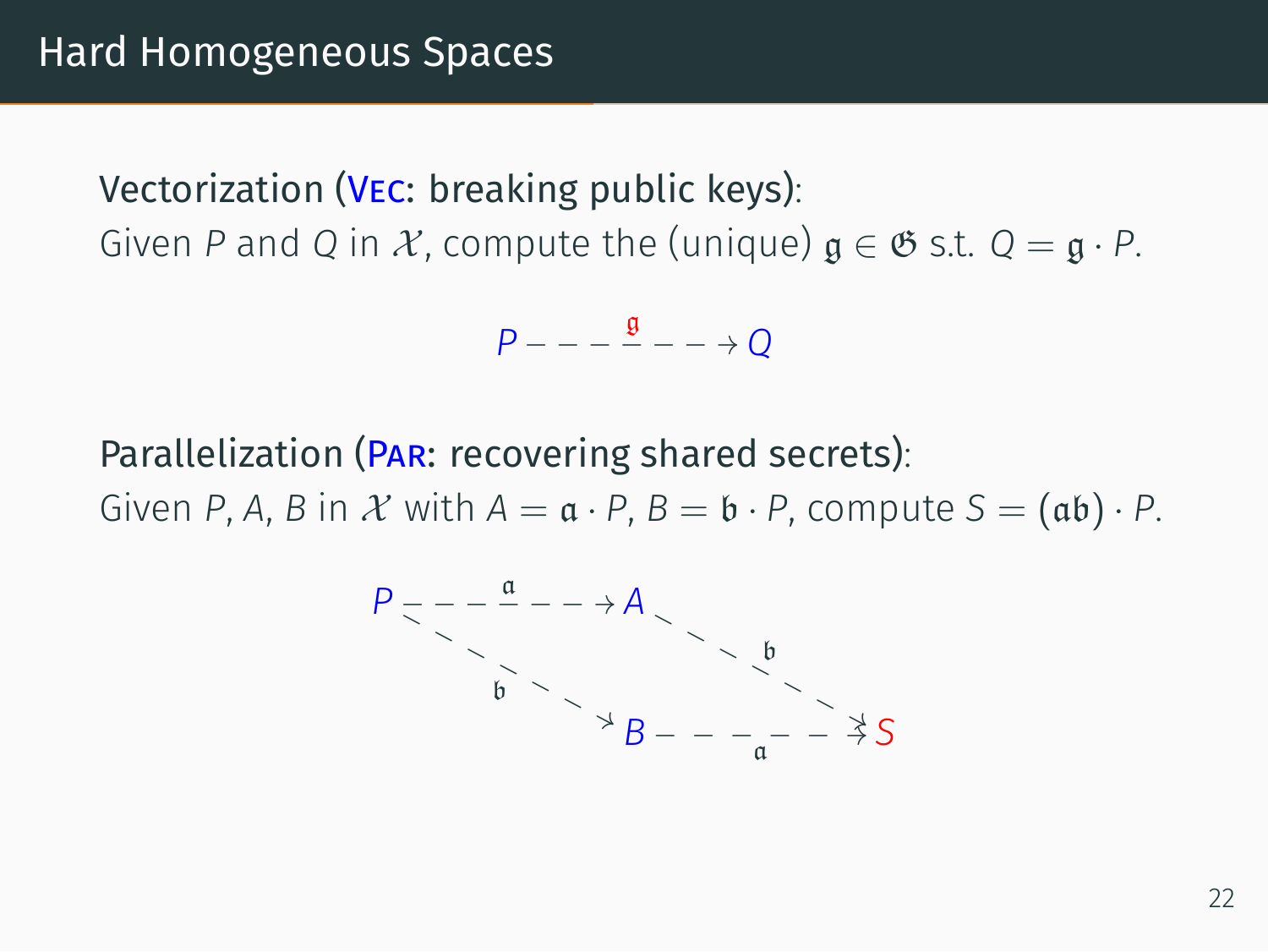A Hard Homogeneous Space (HHS) is a PHS where Vec and Par are computationally infeasible.

*We will give an example of a conjectural HHS later.*

We have a lot **intuition** and folklore about **DLP** and **CDHP**.

- Decades of algorithmic study
- Conditional polynomial-time equivalences

What carries over to VEC and PAR?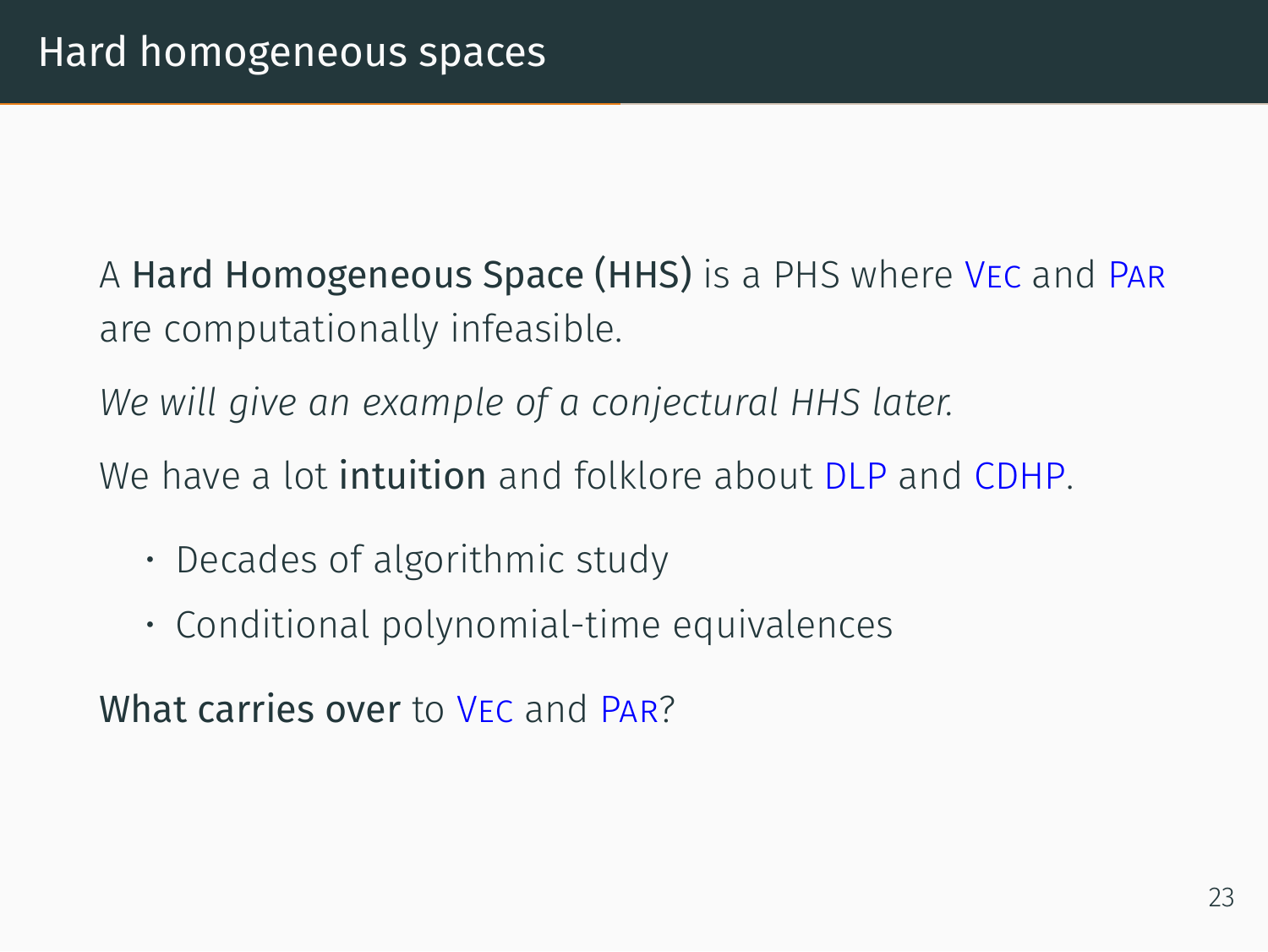Warning: HHS-DH is not a true generalization of Group-DH. For group-DH in a group *G* of order *N*:

- Group-DH scalars are elements of Z*/N*Z
- $\cdot$  The group operation in  $\mathbb{Z}/N\mathbb{Z}$  is  $+$ , not the  $\times$  of Group-DH.
- Scalars do *not* form a group under *×*.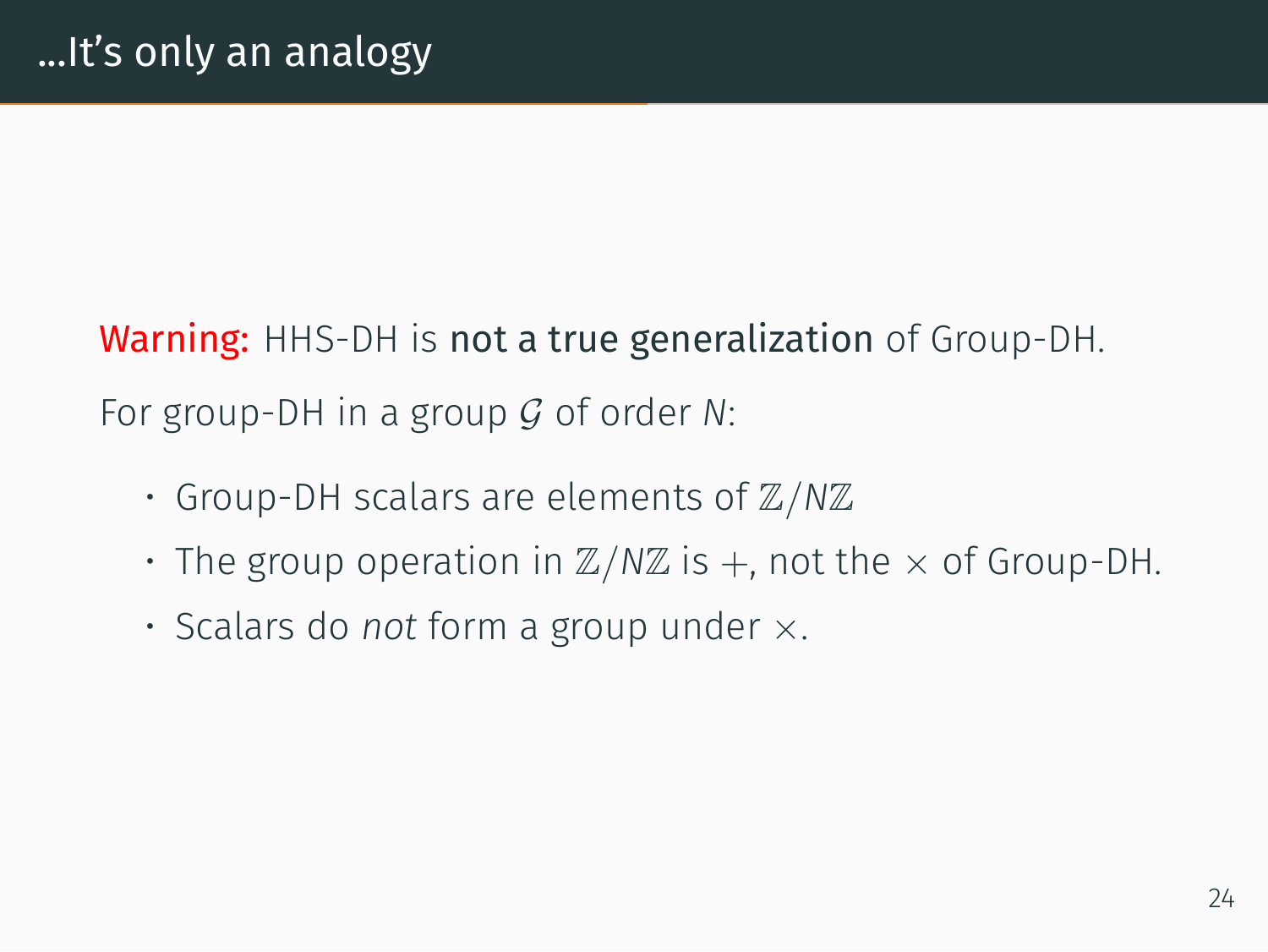*However*, there is a hack relating important special cases. Given a cyclic *G* of order *N*, we have a PHS

$$
Exp(\mathcal{G}) = (\mathfrak{G}, \mathcal{X}) := ((\mathbb{Z}/N\mathbb{Z})^{\times}, \{P \in \mathcal{G} : \mathcal{G} = \langle P \rangle\})
$$

Action:  $(a, P) \mapsto [a]P$ .

Now if *N* is prime (or almost), then

- $\cdot$  VEC( $\mathfrak{G}, \mathcal{X}$ )  $\iff$  DLP( $\mathcal{G}$ )
- $\cdot$  PAR( $\mathfrak{G}, \mathcal{X}$ )  $\iff$  CDHP( $\mathcal{G}$ )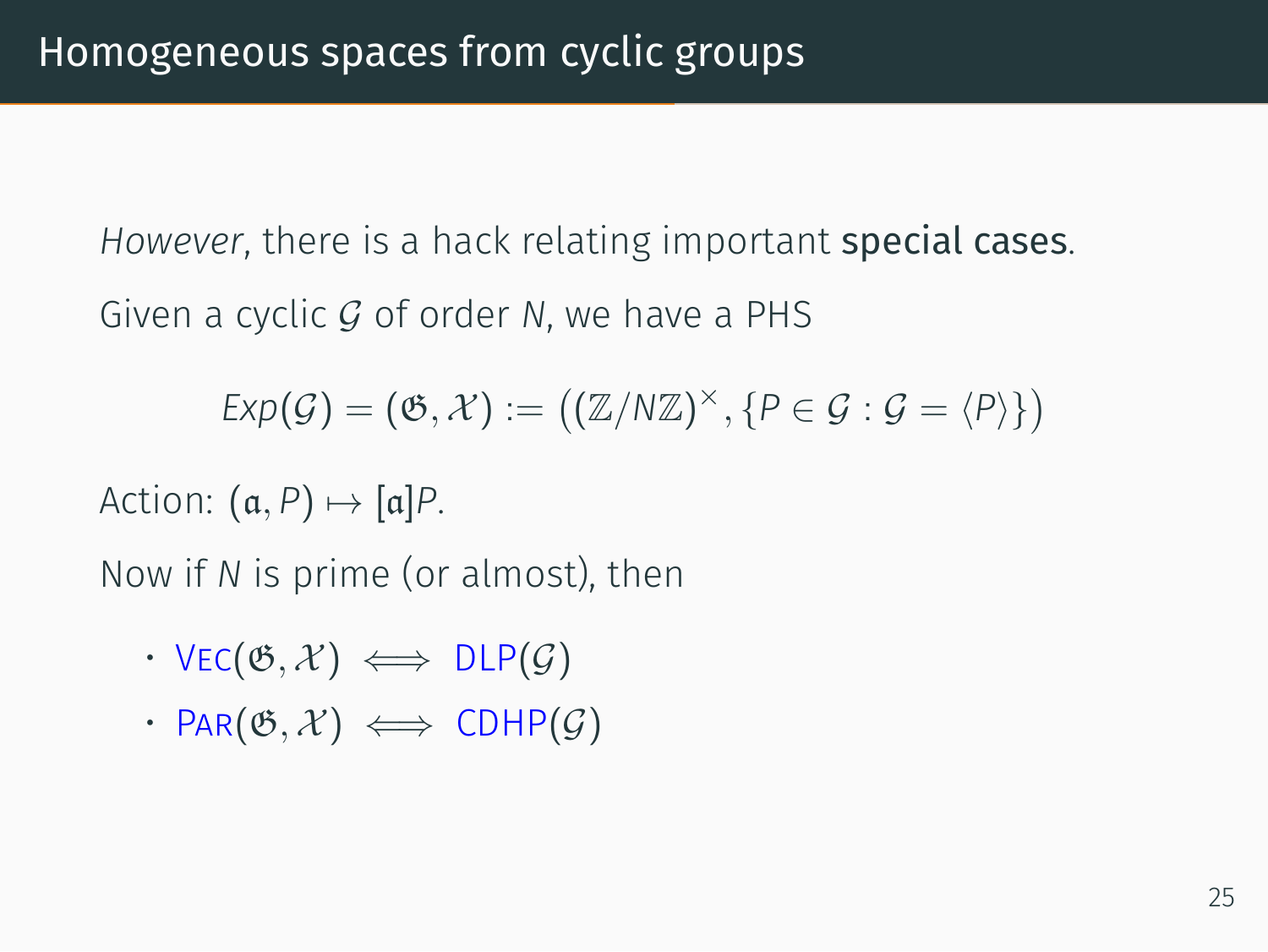Obviously, if we can solve Vecs

$$
(P,Q=\mathfrak{x}\cdot P)\longmapsto \mathfrak{x}\,,
$$

then we can solve Pars

$$
(P, A = \mathfrak{a} \cdot P, B = \mathfrak{b} \cdot P) \longmapsto S = \mathfrak{a} \mathfrak{b} \cdot P.
$$

Let's focus on Vec for a moment.

We can solve any DLP classically in time *O*( *√ N*) using Pollard's *ρ* or Shanks' Baby-step giant-step. *√*

We can solve Vec in time *O*( *N*) using the same algorithms!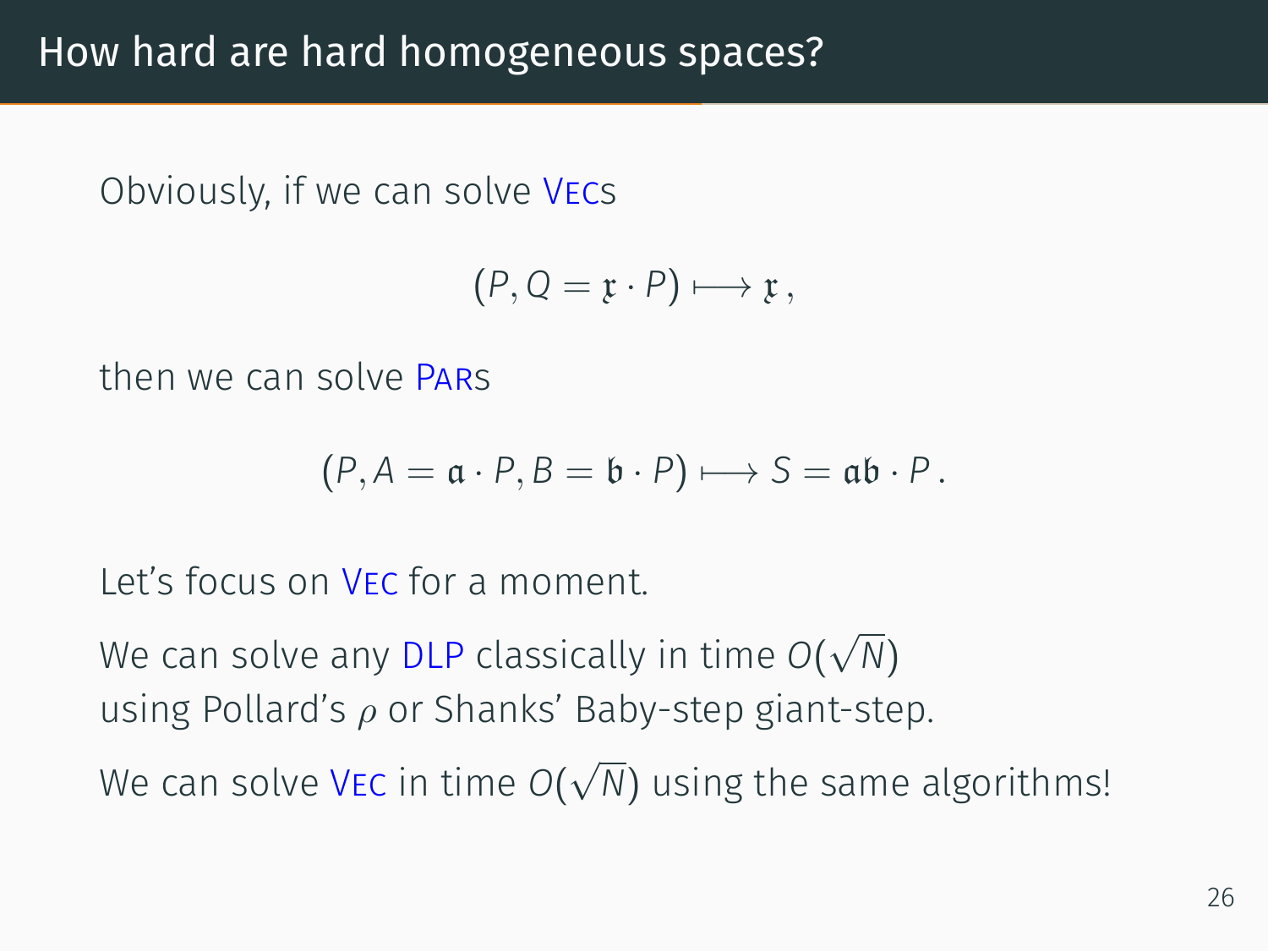# Algorithm 5: Baby-step giant-step in  $\mathfrak G$ Input:  $a$  and  $b$  in  $\mathfrak G$ **Output:** *x* such that  $\mathfrak{h} = \mathfrak{g}^{\chi}$ <sup>1</sup> *<sup>β</sup> ← ⌈√* #G*⌉* 2  $(g<sub>i</sub>)$  ←  $(g<sup>i</sup>$  : 1 ≤ *i* ≤  $\beta$ )  $\int$  Sort/hash  $((\mathfrak{s}_i, i))_{i=1}^{\beta}$ 4 t *←* h 5 for *j in* (1*, . . . , β*) do 6  $\parallel$  if  $t = s_i$  *for some i* then 7 return *i − jβ* 8 | t $\leftarrow$  g<sup> $\beta$ </sup>t 9 return ⊥ // Only if  $η \notin ⟨q⟩$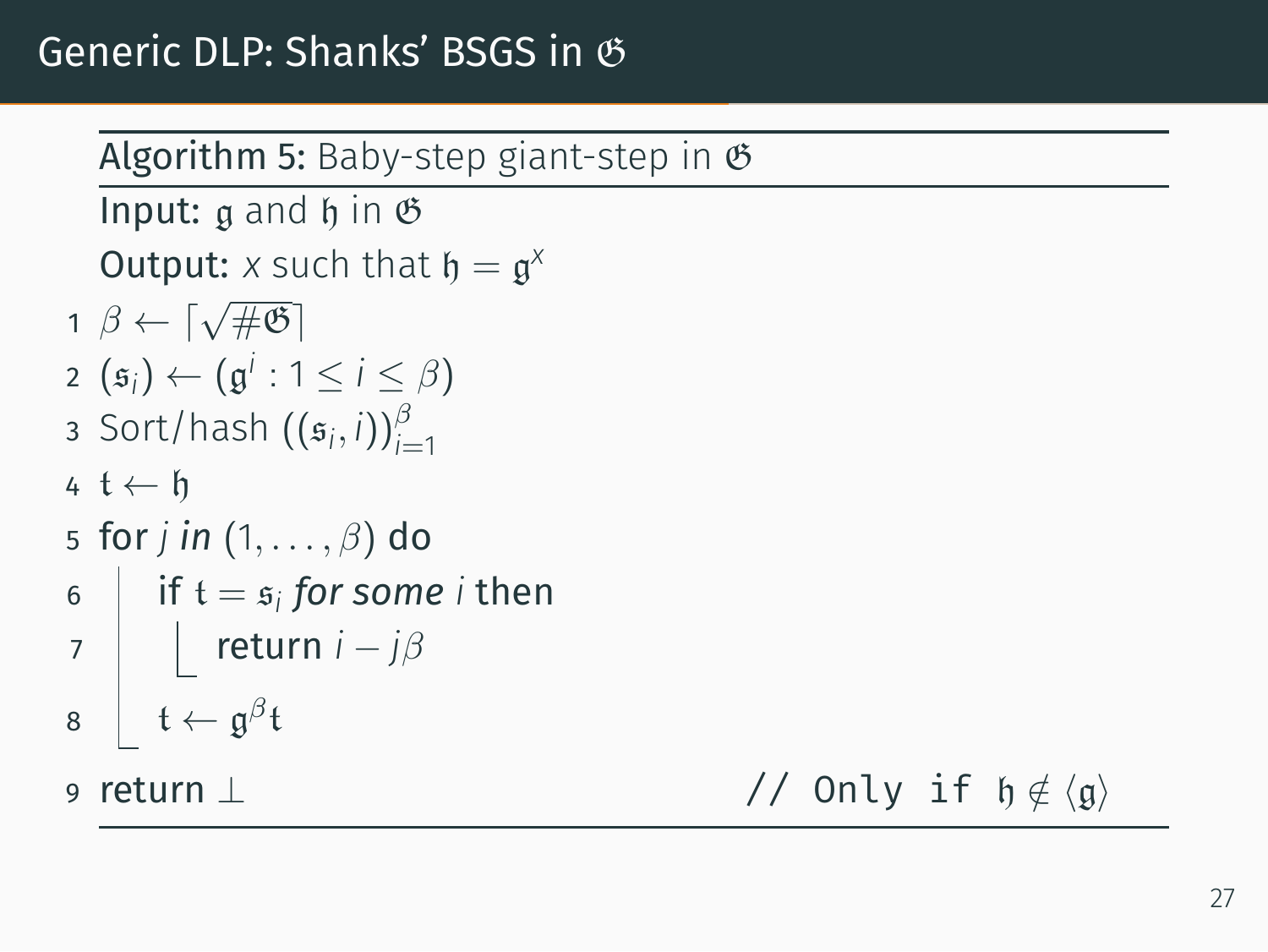## Generic vectorization: Shanks' BSGS in (G*, X* )

Algorithm 6: Baby-step giant-step in  $(\mathfrak{G}, \mathcal{X})$ 

**Input:** P and Q in X, and a generator g for  $\mathfrak{G}$ **Output:** *x* such that  $Q = g^X \cdot P$ 

- <sup>1</sup> *<sup>β</sup> ← ⌈√* #G*⌉* 2  $(P_i)$  ←  $(g<sup>i</sup> ⋅ P : 1 ≤ i ≤ β)$
- 3 Sort/hash  $((P_i, i))_{i=1}^{\beta}$
- 4 *T ← Q*
- 5 for *j in* (1*, . . . , β*) do
- 6  $\parallel$  if  $T = P_i$  for some *i* then
- 7 return *i − jβ*
- 8  $\vert$   $T \leftarrow \mathfrak{g}^{\beta} \cdot T$

9 return ⊥ // Only if  $Q \notin \langle \mathfrak{e} \rangle \cdot P$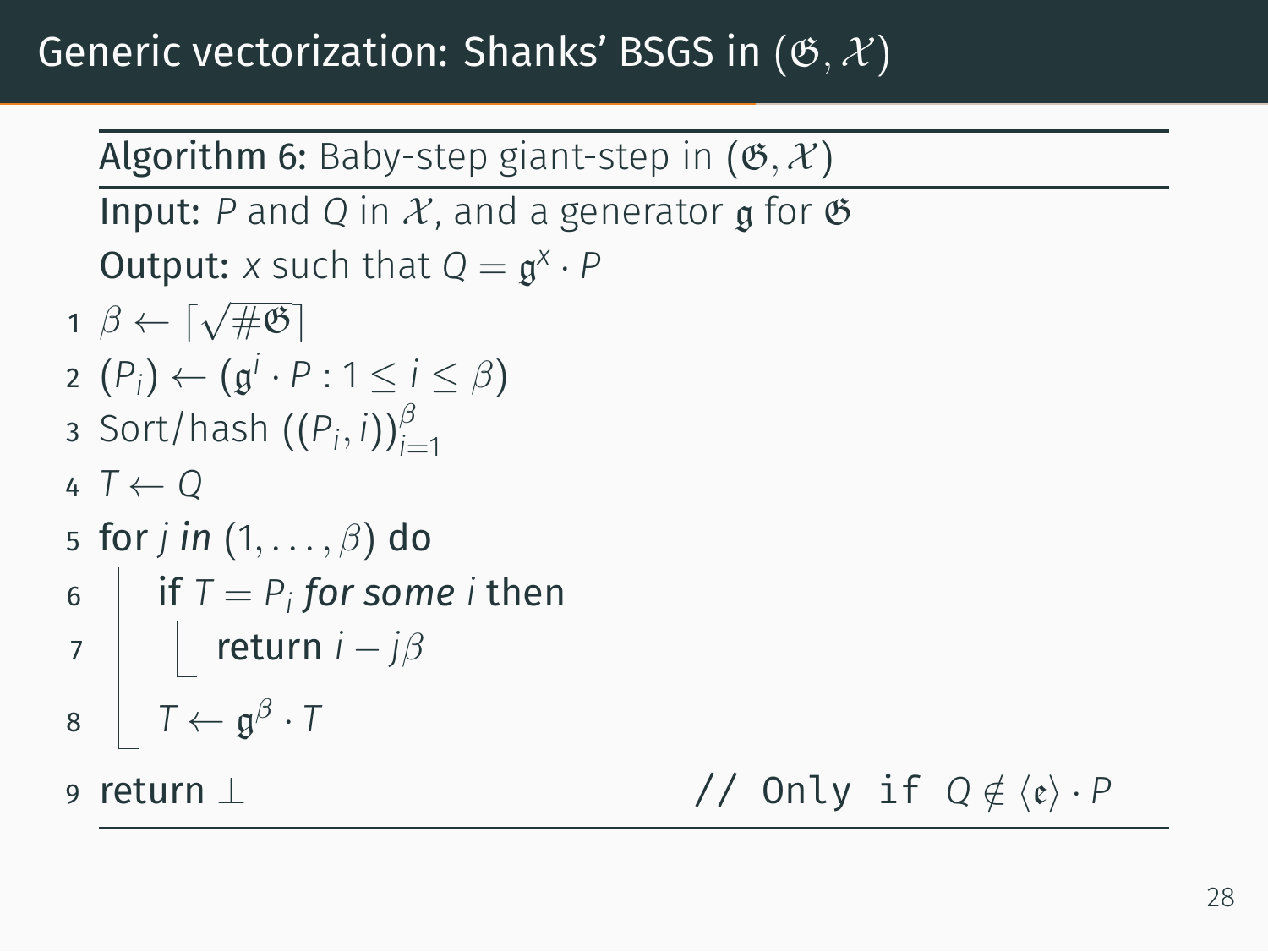Shor's algorithm solves DLP in polynomial time, but not VEC.

Vec is an instance of the abelian hidden shift problem. Solve using (variants of) Kuperberg's algorithm in quantum subexponential time *LN*(1*/*2).

- =*⇒* upper bound for quantum Vec hardness is *LN*(1*/*2).
- $\implies$  upper bound for quantum PAR hardness is *L<sub>N</sub>*(1/2).

In a sense, BSGS and Pollard *ρ* are actually PHS algorithms (with  $\mathfrak G$  acting on itself), not group algorithms!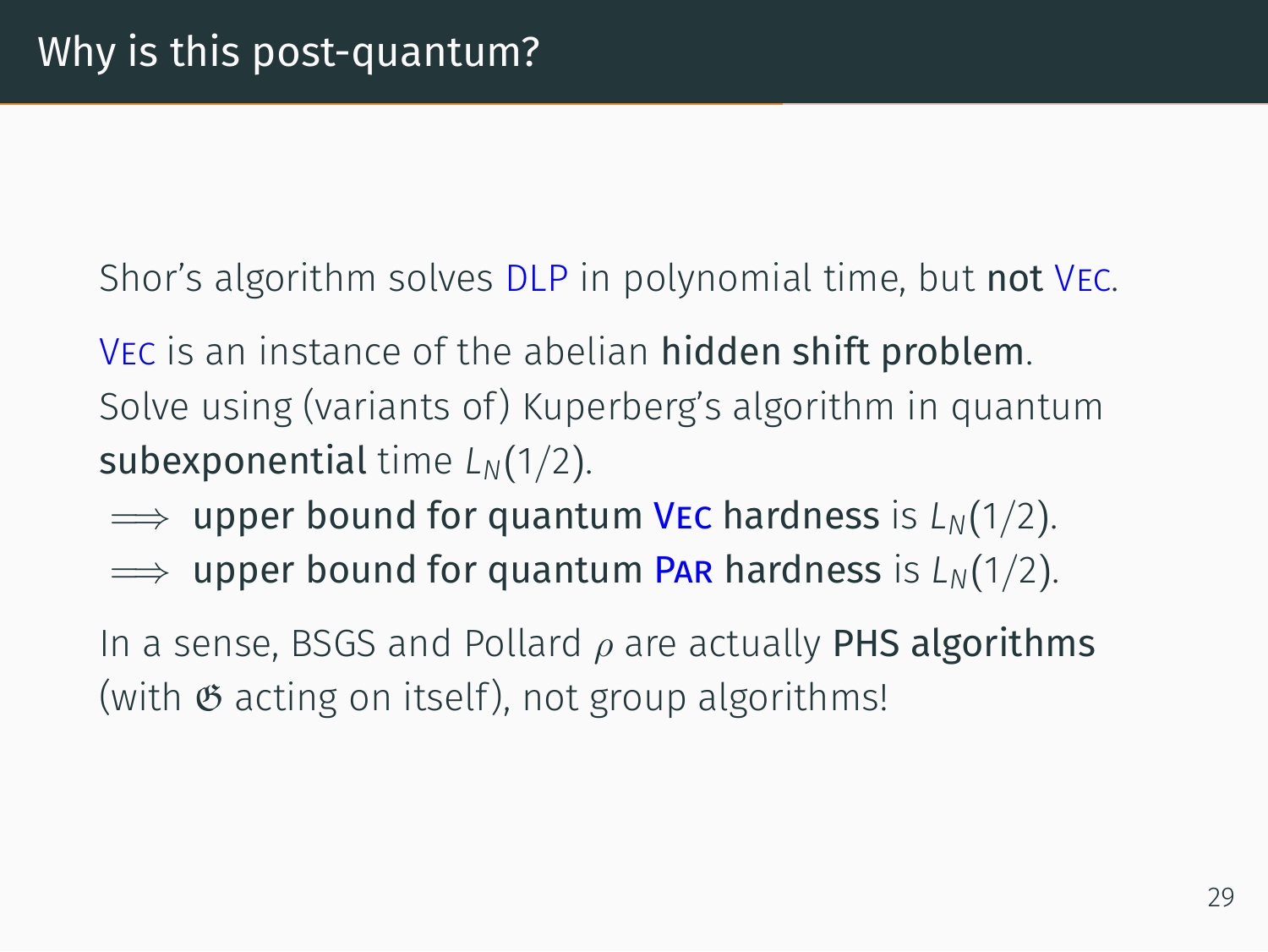### Quantum equivalence of Vec and Par

*Galbraith–Panny–S.–Vercauteren (2019)*: Unconditional quantum polynomial equivalence Par *⇐⇒* Vec.

Vec =*⇒* Par: obvious. Par =*⇒* Vec: quantum Par circuit  $(P, \mathfrak{a} \cdot P, \mathfrak{b} \cdot P) \mapsto \mathfrak{a} \mathfrak{b} \cdot P$  gives X an implicit group structure.

- 1. We can compute a basis  $\{g_1, \ldots, g_r\}$  for  $\mathfrak G$  using Kitaev/Shor (if not already known)
- 2. The map  $\mu : (x_1, \ldots, x_r, y) \mapsto (\prod_i \mathfrak{g}_i^{x_i})$ *i* ) *·* a *y · P* is a homomorphism  $(\mathbb{Z}^r \times \mathbb{Z}) \to \mathcal{X}$  (implicit group).
- 3. Evaluate  $(y, \mathfrak{a} \cdot P) \mapsto \mathfrak{a}^{\mathcal{Y}} \cdot P$ , hence  $\mu$ , using  $\Theta(\log n)$  Pars
- 4. Computing ker  $\mu = \{(x_1, ..., x_r, y) : \mathfrak{g}_1^{x_1} \cdots \mathfrak{g}_r^{x_r} \mathfrak{a}^y = 1_{\mathfrak{G}}\}$ is a hidden subgroup problem (Shor again);
- 5. Any  $(a_1,\ldots,a_r,1)$  in ker $\mu$  gives a representation  $\mathfrak{a}=\prod_i \mathfrak{g}_i^{a_i}$ *i* .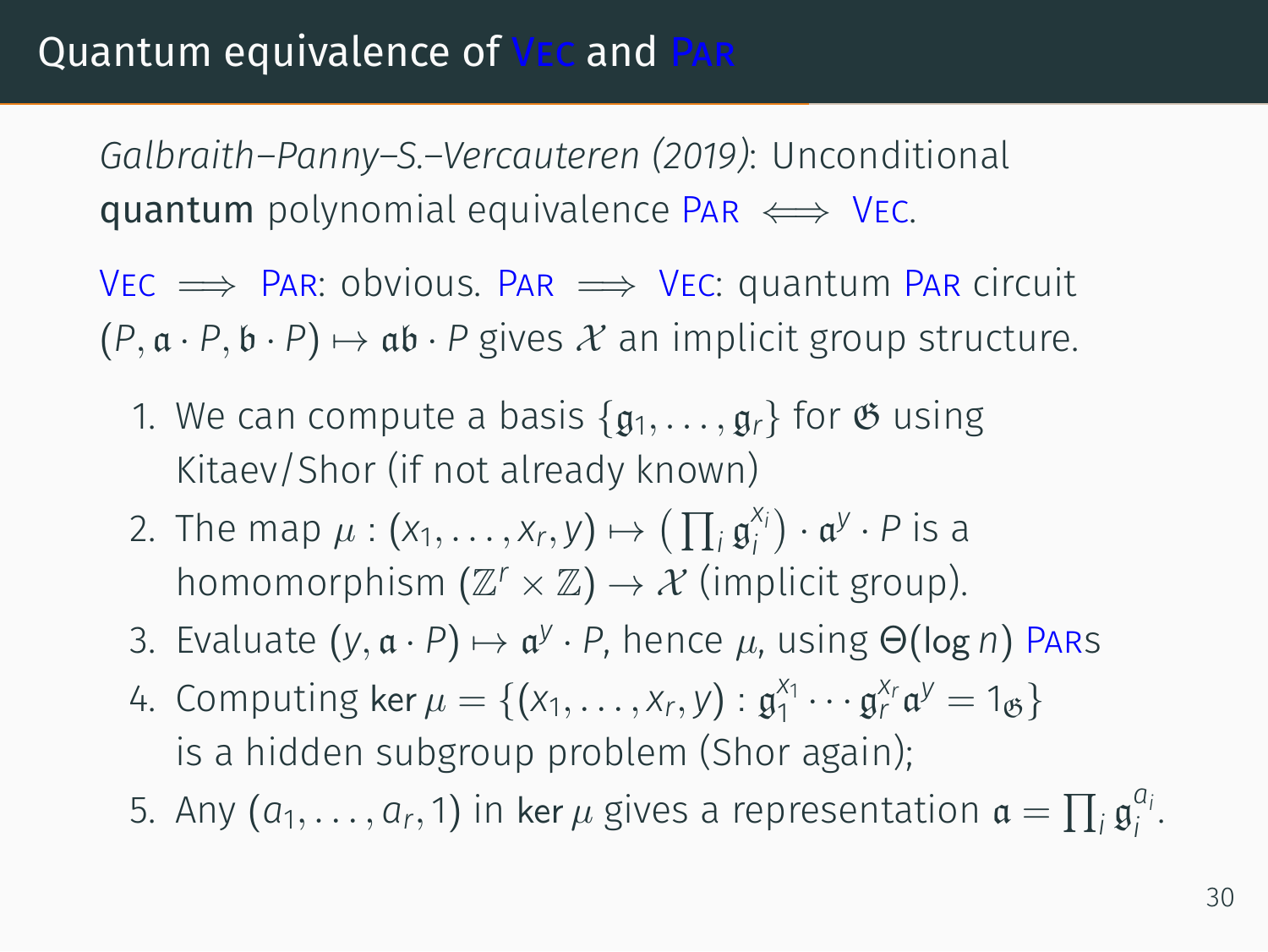Curiously, in the **classical** setting we *don't* have  $PAR \implies$  VEC.

Compare with classical CDHP  $\implies$  DLP, where we have a standard black-box field approach:

- 1. Reduce to prime order case (Pohlig–Hellman algorithm);
- 2. View  $\mathfrak{G}$  as a representation of  $\mathbb{F}_p$  via  $\mathfrak{G} \ni \mathfrak{g}^a \leftrightarrow a \in \mathbb{F}_p;$ 
	- $\cdot$  for  $+$ , use group operation  $(\mathfrak{g}^{a},\mathfrak{g}^{b}) \mapsto \mathfrak{g}^{a} \mathfrak{g}^{b} = \mathfrak{g}^{a+b}$
	- $\cdot$  for  $\times$ , use  $\mathfrak{G}\text{-}\mathsf{DH}$  oracle  $(\mathfrak{g}, \mathfrak{g}^a, \mathfrak{g}^b) \mapsto \mathfrak{g}^{ab}$
- 3. den Boer, Maurer, Wolf: conditional polynomial reduction.

Does not work for Par  $\implies$  VEC because  $(P, a \cdot P, b \cdot P) \mapsto ab \cdot P$ oracle yields a group structure on  $X$ , not a field structure.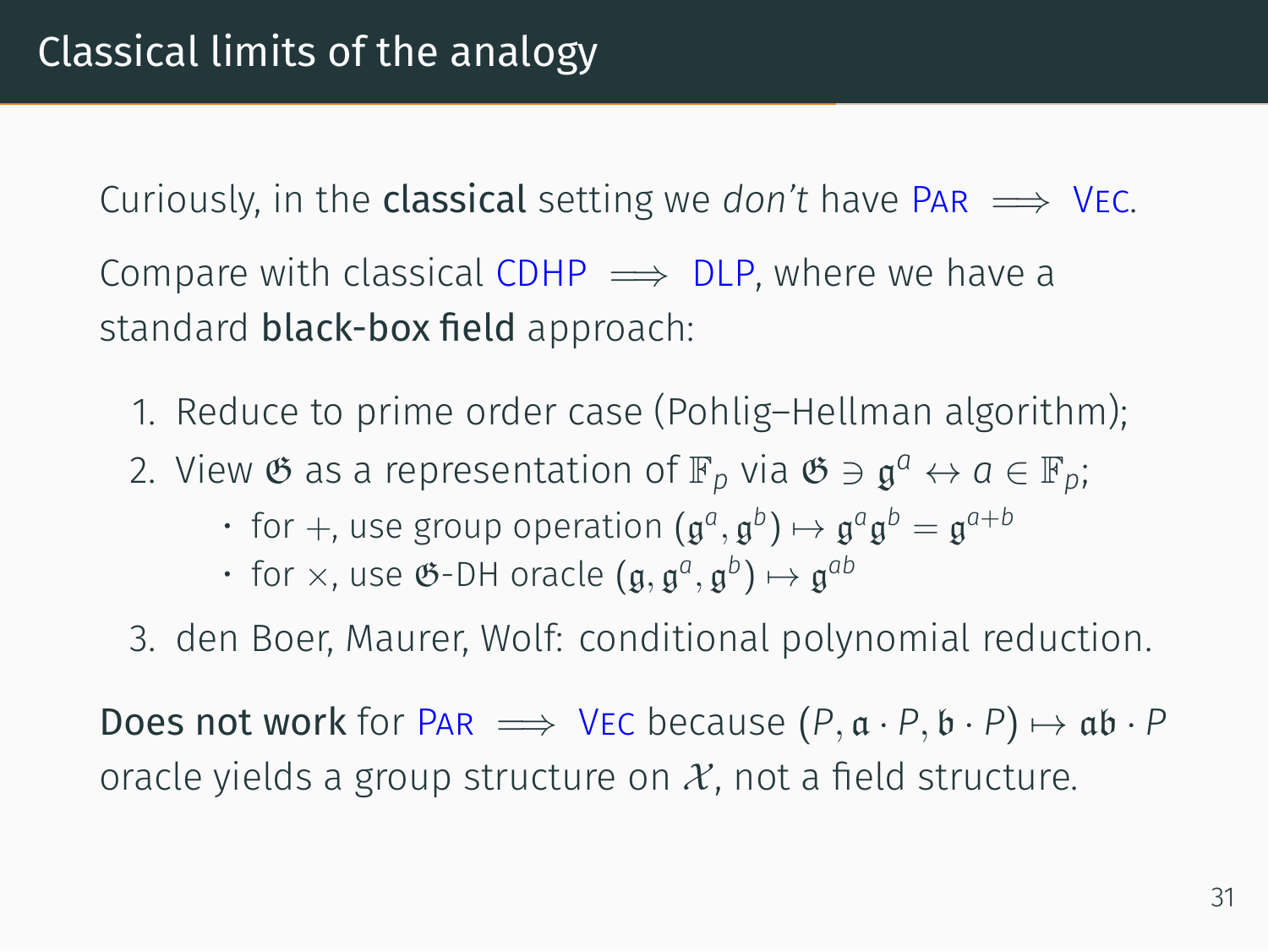The **Pohlig–Hellman** algorithm exploits subgroups of  $\mathfrak{G}$ to solve DLP instances in time  $\widetilde{O}(\sqrt{\text{largest prime factor of }\#\mathfrak{G}}).$ 

Simplest case:  $\#\mathfrak{G} = \prod_i \ell_i$ , with the  $\ell_i$  prime. To find x such that  $\mathfrak{h} = \mathfrak{g}^{\mathsf{x}}$ , for each *i* we

- 1. compute  $\mathfrak{h}_i \leftarrow \mathfrak{h}^{m_i}$  and  $\mathfrak{g}_i \leftarrow \mathfrak{g}^{m_i}$ , where  $m_i = \#\mathfrak{G}/\ell_i$ ;
- 2. compute  $x_i$  such that  $\mathfrak{h}_i = \mathfrak{g}_i^{x_i}$ *i* (DLP in order-*ℓ<sup>i</sup>* subgroup)

We then recover *x* from the  $(x_i, \ell_i)$  using the CRT.

Problem: the HHS analogue of Step 1 is supposedly hard! (Computing  $Q_i = \mathfrak{g}^i \cdot P$  where  $Q = \mathfrak{g} \cdot P$  is an instance of PAR.)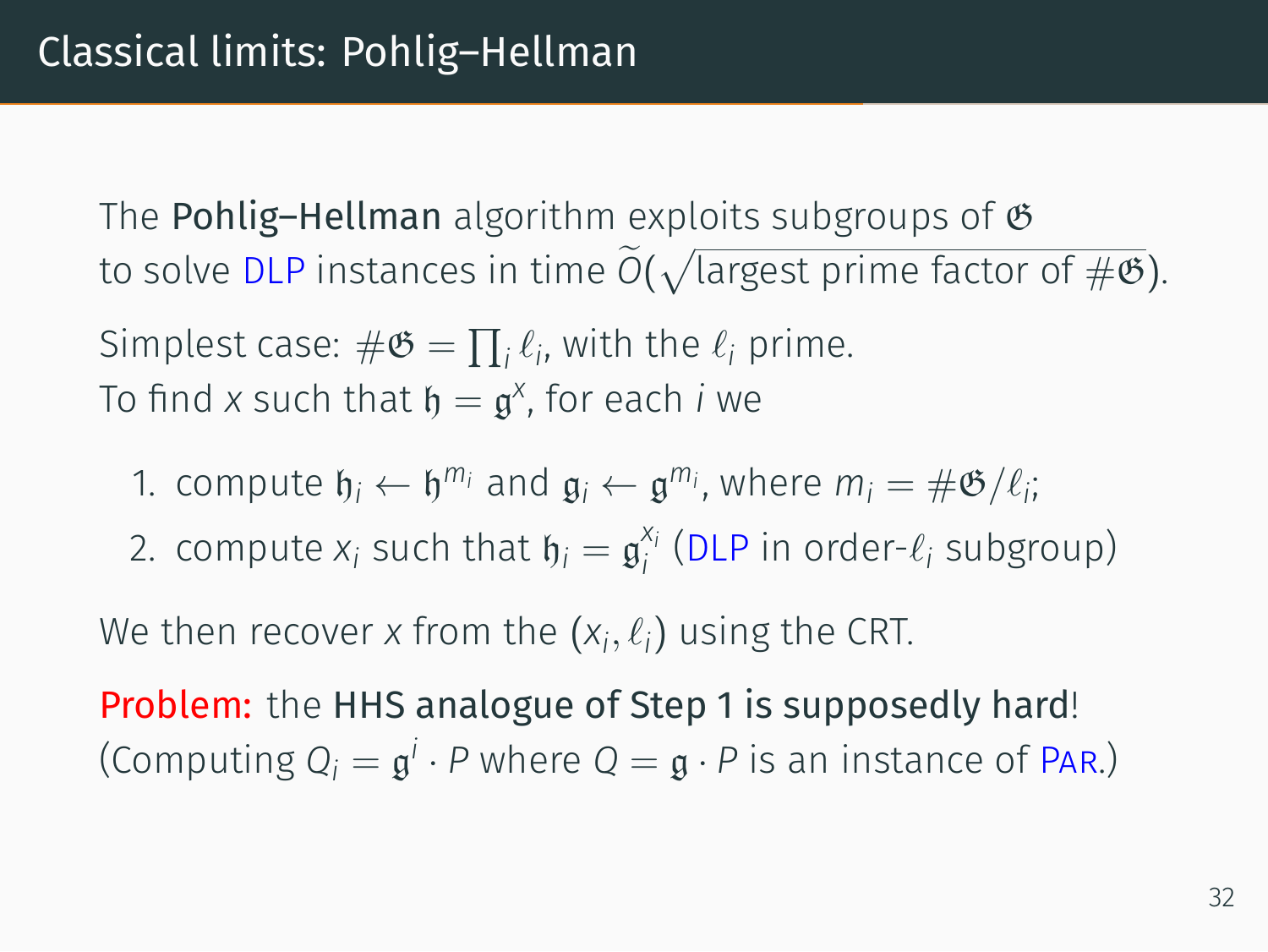*Funny: We don't know how to use the structure of*  $\mathfrak{G}$  to *accelerate algorithms for VEC or PAR in*  $(\mathfrak{G}, \mathcal{X})$ *.* 

Surprise: classical acceleration shouldn't exist in general. Why?

- Choose *p* from a family of primes such that the largest prime factor of  $p - 1$  is in  $o(p)$ .
- Now take a black-box group *G* of order *p*.
- Shoup's theorem:  $DLP(G)$  is in  $\Theta(\sqrt{p})$ .
- The Group-DH*→*HHS-DH "hack" above yields a HHS  $(\mathfrak{G}, \mathcal{X}) = \mathrm{Exp}(\mathcal{G}) = ((\mathbb{Z}/p\mathbb{Z})^\times, \mathcal{G} \setminus \{0\}).$
- Now  $\#\mathfrak{G} = p 1$ , whose prime factors are in  $o(p)$ . so classical subgroup DLPs and Vecs are in *o*( *√ p*); a HHS Pohlig–Hellman analogue would contradict Shoup.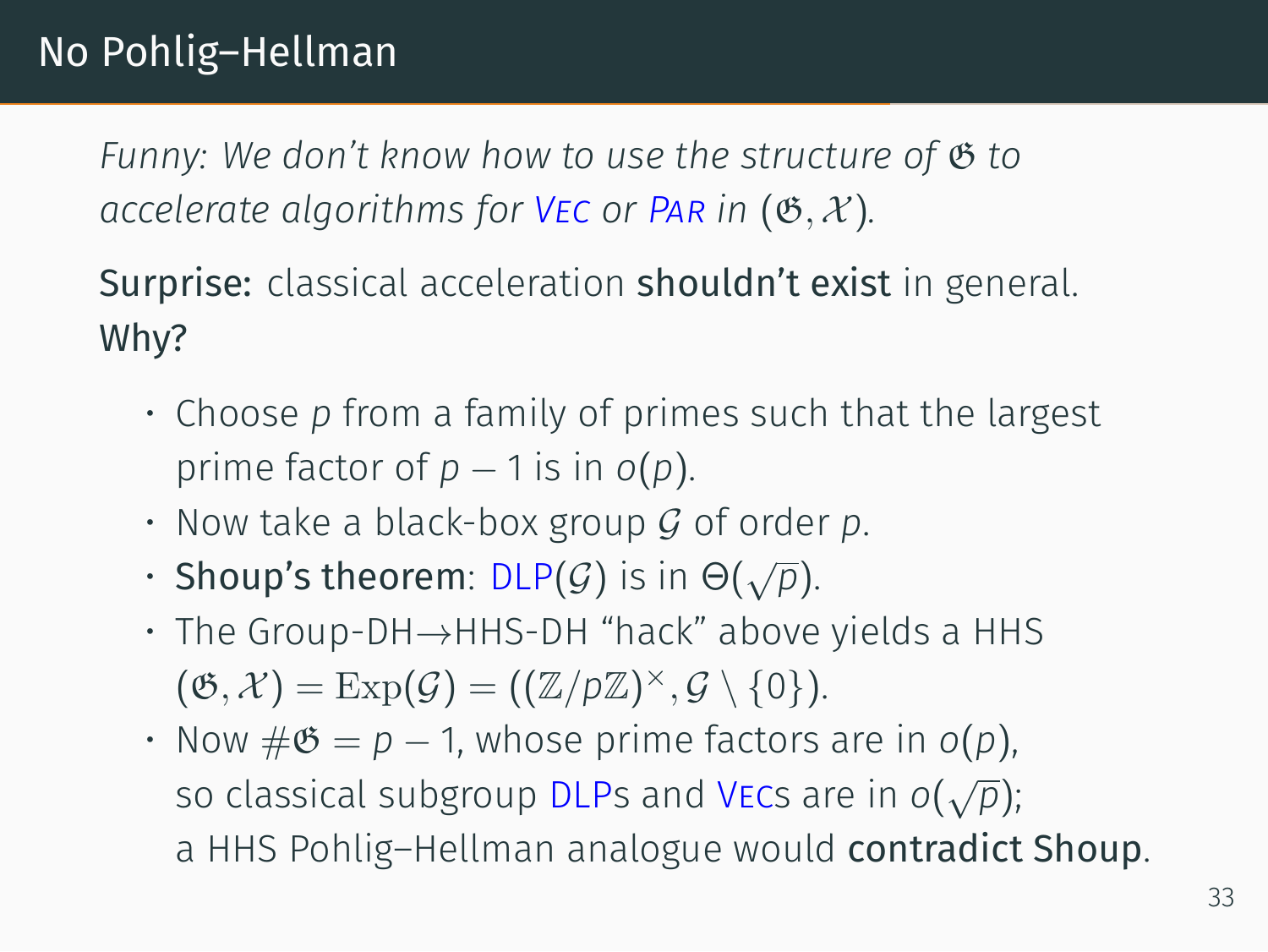Isogeny-based key exchange: A concrete HHS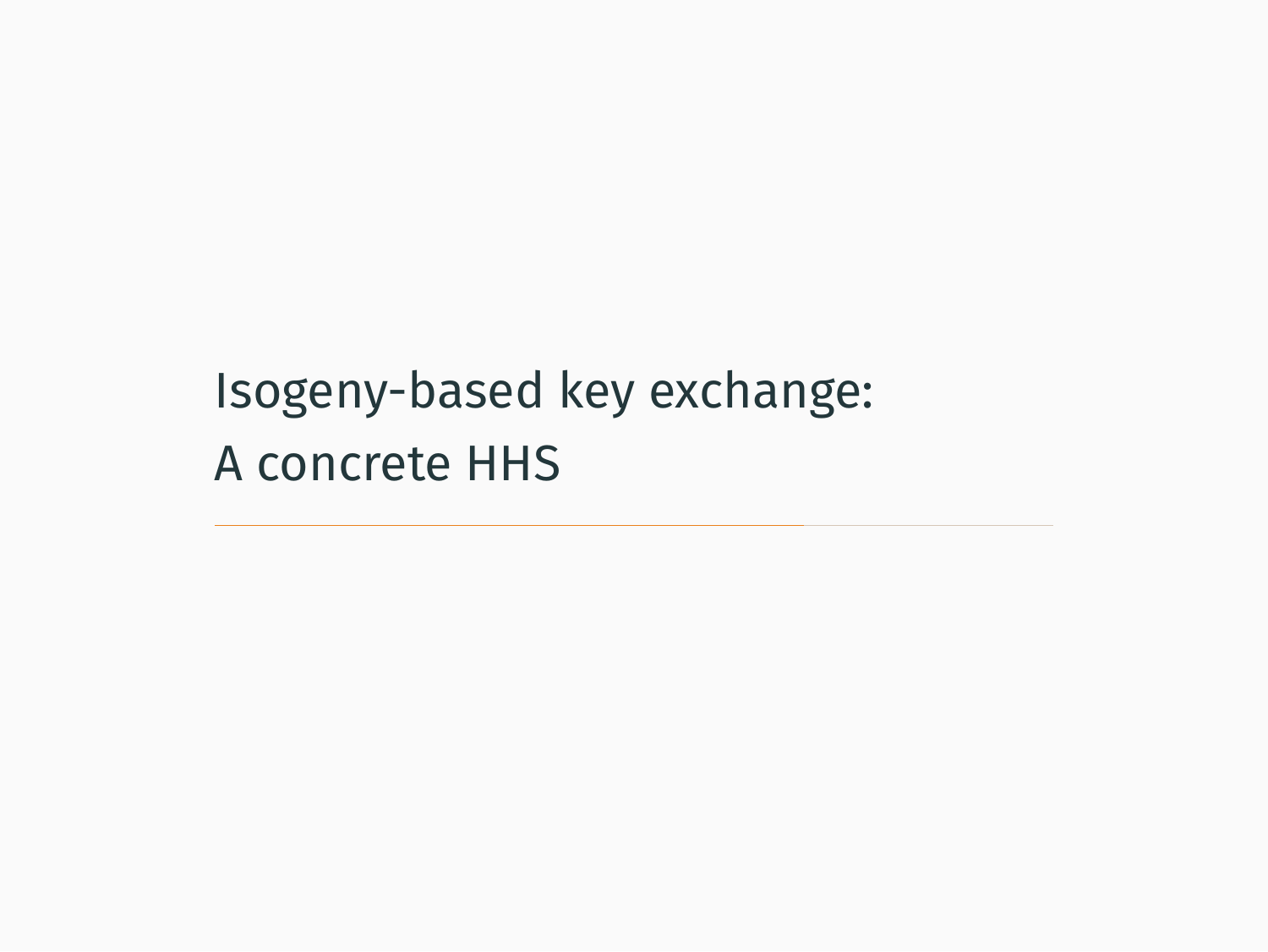Couveignes suggested a concrete example of an HHS, based on isogeny classes of elliptic curves.

Comparison with DLP-based elliptic curve crypto:

|           | Pre-quantum                                | Post-quantum                                   |  |
|-----------|--------------------------------------------|------------------------------------------------|--|
|           | Conventional ECC                           | <b>Isogeny HHS</b>                             |  |
|           | Universe   One elliptic curve $\mathcal E$ | One isogeny class $\mathcal X$                 |  |
| Elements  | Points P and Q in $\mathcal E$             | Curves ${\cal E}$ and ${\cal F}$ in ${\cal X}$ |  |
| Relations | $DLP: Q = [x]P$                            | Isogeny: $\phi : \mathcal{E} \to \mathcal{F}$  |  |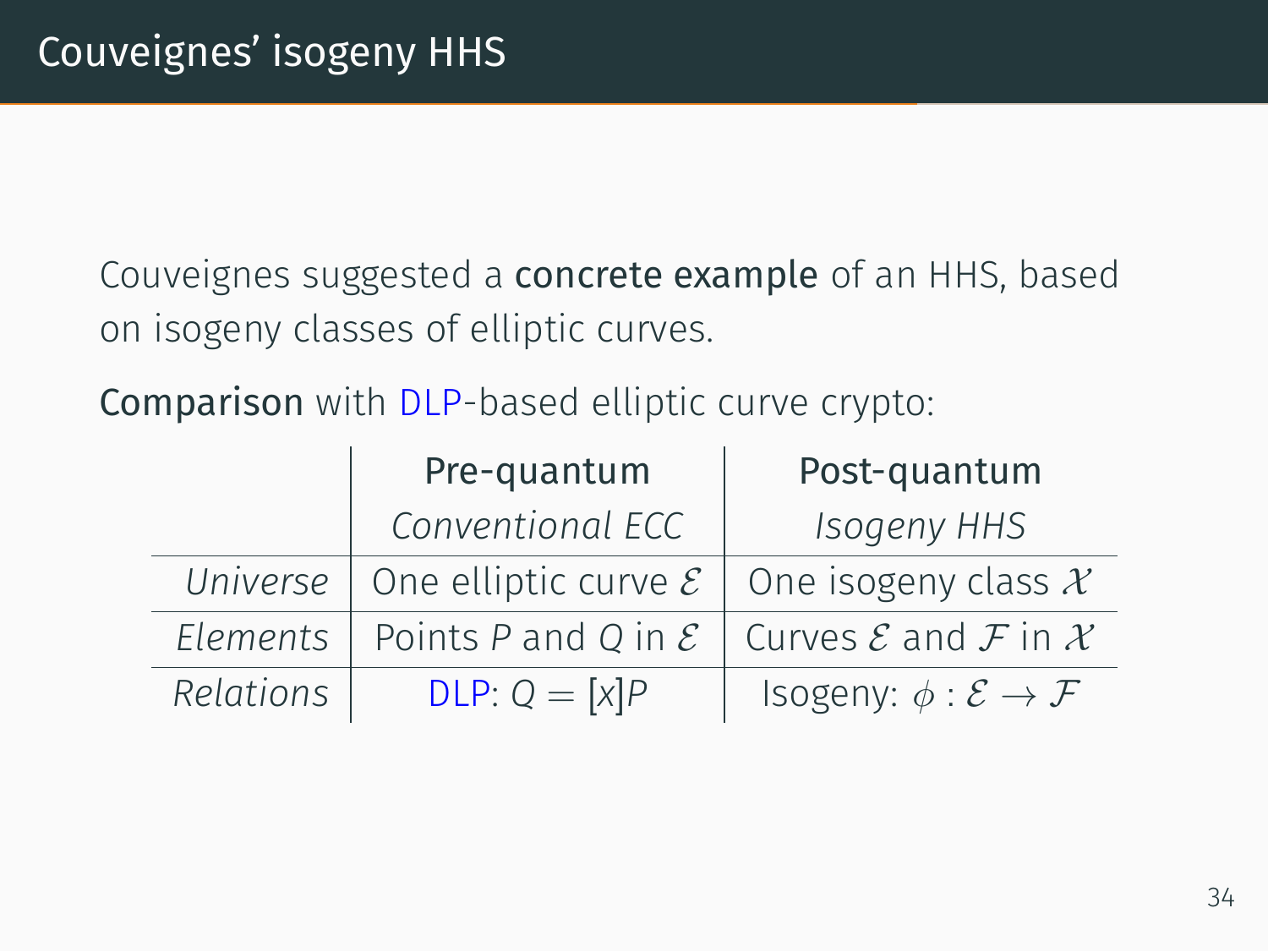- An **isogeny** is just a nonzero homomorphism of elliptic curves. *Geometrically, isogenies = nonconstant algebraic mappings.*
- Existence of isogenies between curves is an equivalence relation, so we can talk about isogeny classes of curves.
- An endomorphism is a homomorphism from a curve to itself.
- The endomorphisms of a given curve form a ring.
- Isogeny classes decompose into subclasses of curves with isomorphic endomorphism rings.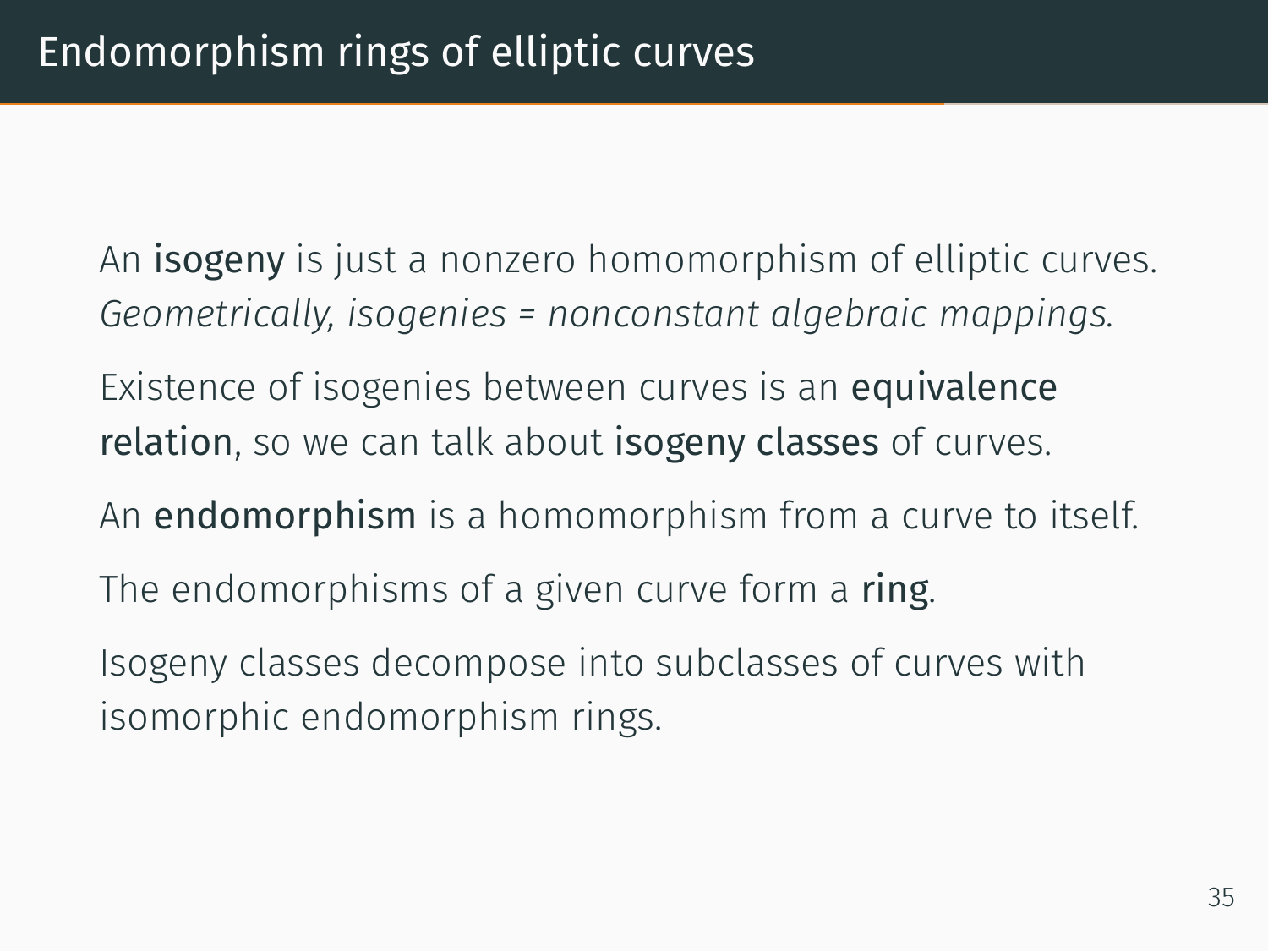## Couveignes' HHS: Class groups acting on isogeny classes

#### A Well-understood PHS from complex multiplication theory.

- The group:  $\mathfrak{G} = \text{Cl}(O_K)$ , the group of ideal classes of a quadratic imaginary field *K*
- The space:  $\mathcal{X}$  = the set of ( $\mathbb{F}_q$ -isomorphism classes of)  $\mathcal{E}/\mathbb{F}_q$  with End( $\mathcal{E}$ )  $\cong$  *O*<sup>*K*</sup>.
- The action: Ideals in  $O<sub>K</sub>$  correspond to **isogenies**, which take us from one curve to another.

 $\mathsf{W\!e}$  have  $\#\mathfrak{G} = \#\mathcal{X} \sim \sqrt{|\Delta|}$ , where  $\Delta = \mathrm{disc}(\mathsf{O}_\mathsf{K}) \sim q.$ 

Why is this a HHS? When #G *∼ √ q*,

- $\cdot$  The best known classical solution to VEC is in  $O(q^{1/4})$ .
- $\cdot$  The best known quantum solution to VEC is in  $L_q(1/2)$ .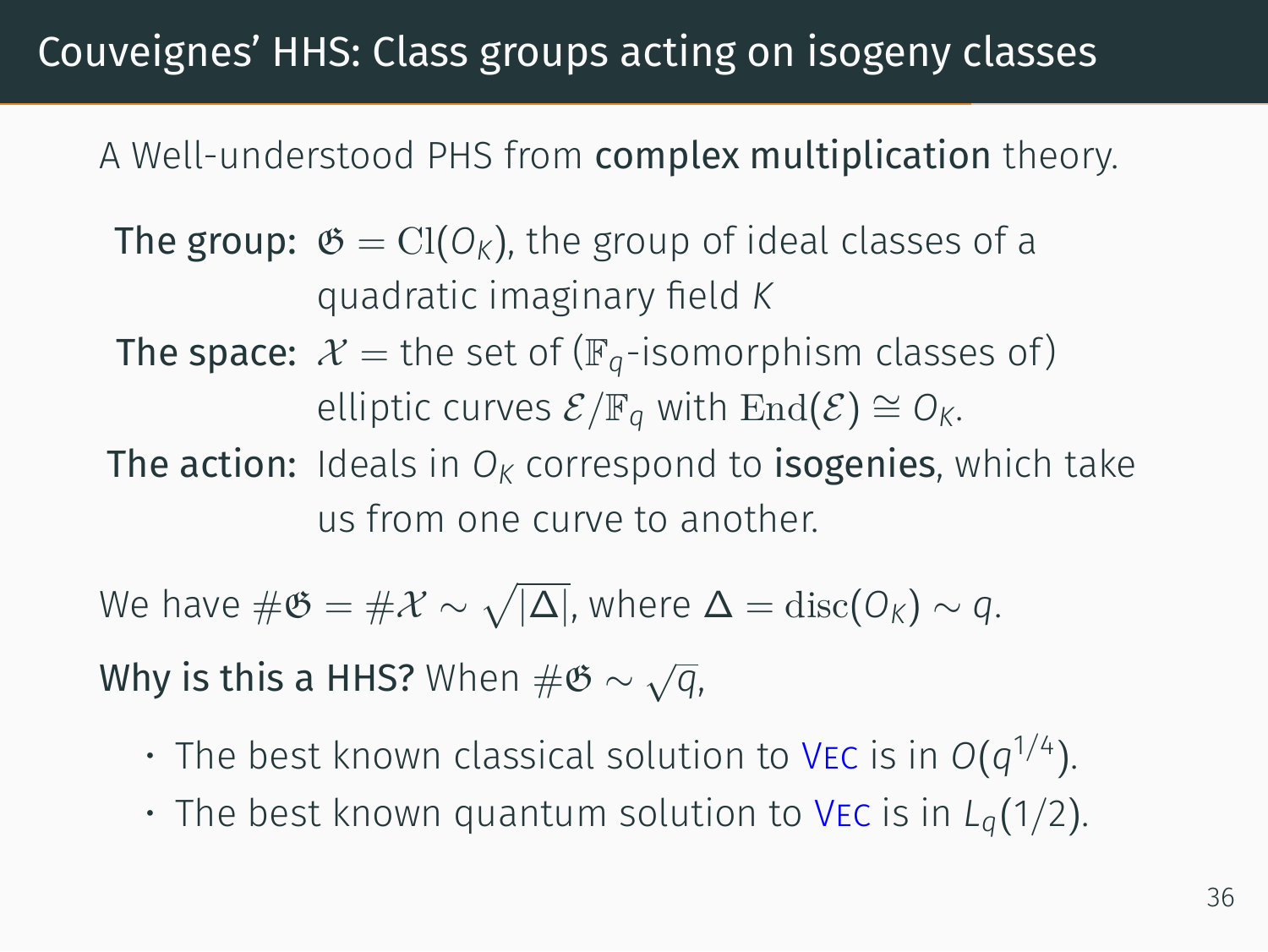The action of an ideal (class)  $a \subset O_K$  on a curve (class)  $\mathcal{E} \in \mathcal{X}$ : Suppose a is an integral ideal.

- 1. We can identify  $\text{End}(\mathcal{E})$  with  $O_k$ , so  $\mathfrak{a} \subset \text{End}(\mathcal{E})$ .
- 2. Then *E* has a subgroup  $\mathcal{E}[\mathfrak{a}] = \{P \in \mathcal{E} : \psi(P) = 0 \quad \forall \psi \in \mathfrak{a}\}\$
- 3. We can compute a *quotient isogeny*  $\phi : \mathcal{E} \to \mathcal{E}/\mathcal{E}[\mathfrak{a}]$ . We let  $\mathfrak{a} \cdot \mathfrak{E}$  be the quotient curve  $\mathcal{E}/\mathcal{E}[\mathfrak{a}]$ ;

This is all well-defined up to isomorphism.

 $\mathfrak{a} = (\phi)$  principal  $\implies \phi \in \text{End}(\mathcal{E})$ , so  $\mathfrak{a} \cdot \mathcal{E} = \mathcal{E}$ . *So: action extends to fractional ideals, factors through* Cl(*OK*).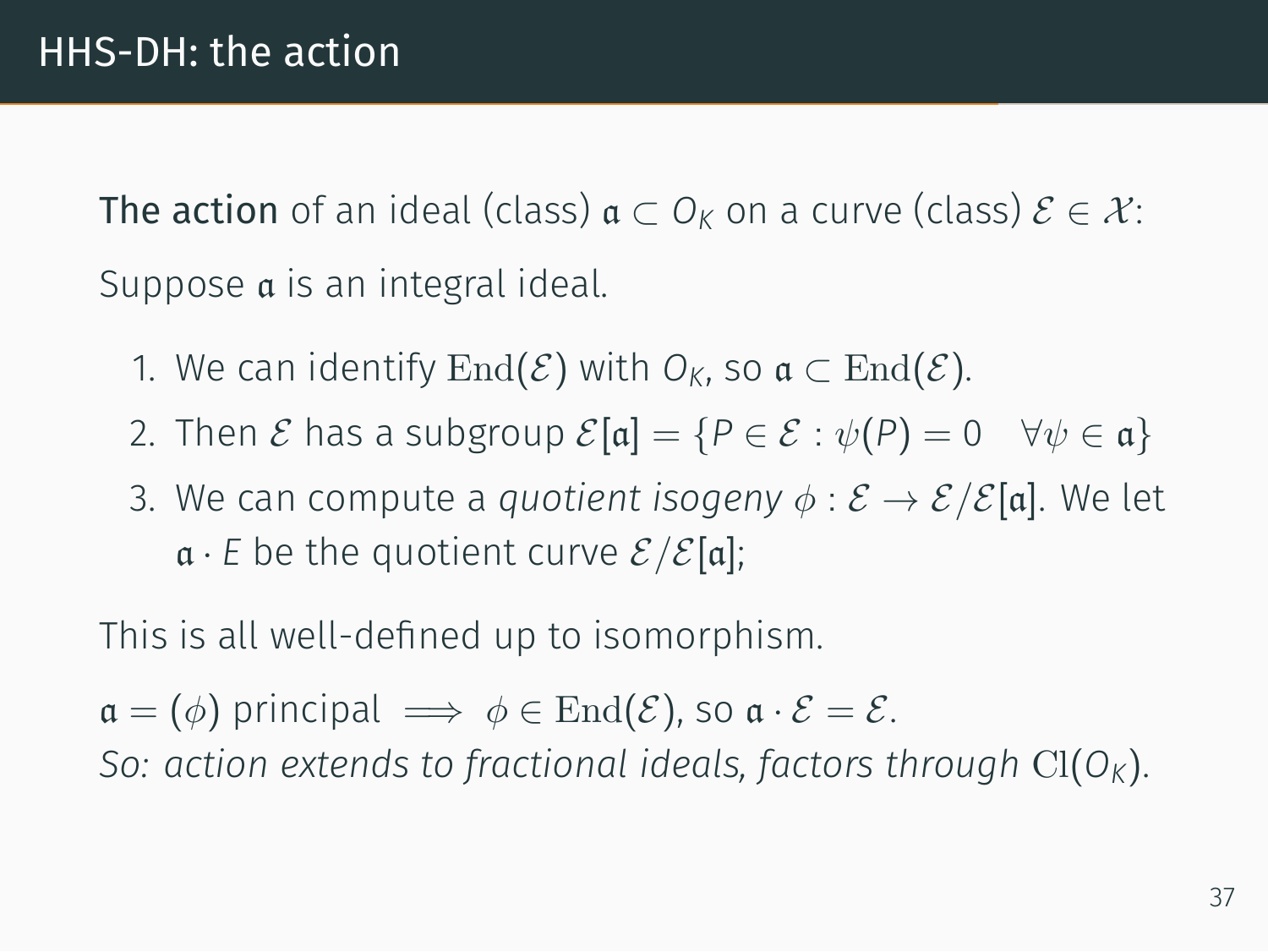We need to be able to compute this action efficiently for random-looking a in Cl(*OK*).

Bad news: Computing the isogenous a *· E* directly, by computing the quotient isogeny, is exponential in *N*(a).

Couveignes suggested using LLL to compute an equivalent  $\prod_i \mathfrak{l}_i^{e_i} \sim$  α with each *N*( $\mathfrak{l}_i$ ) small, then act with the  $\mathfrak{l}_i$  in serial. Each small ideal  $\mathfrak{l}_i$  acts as an isogeny of degree  $\ell_i = \mathrm{Norm}(\mathfrak{l}_i)$ , called an *ℓ<sup>i</sup>* -isogeny.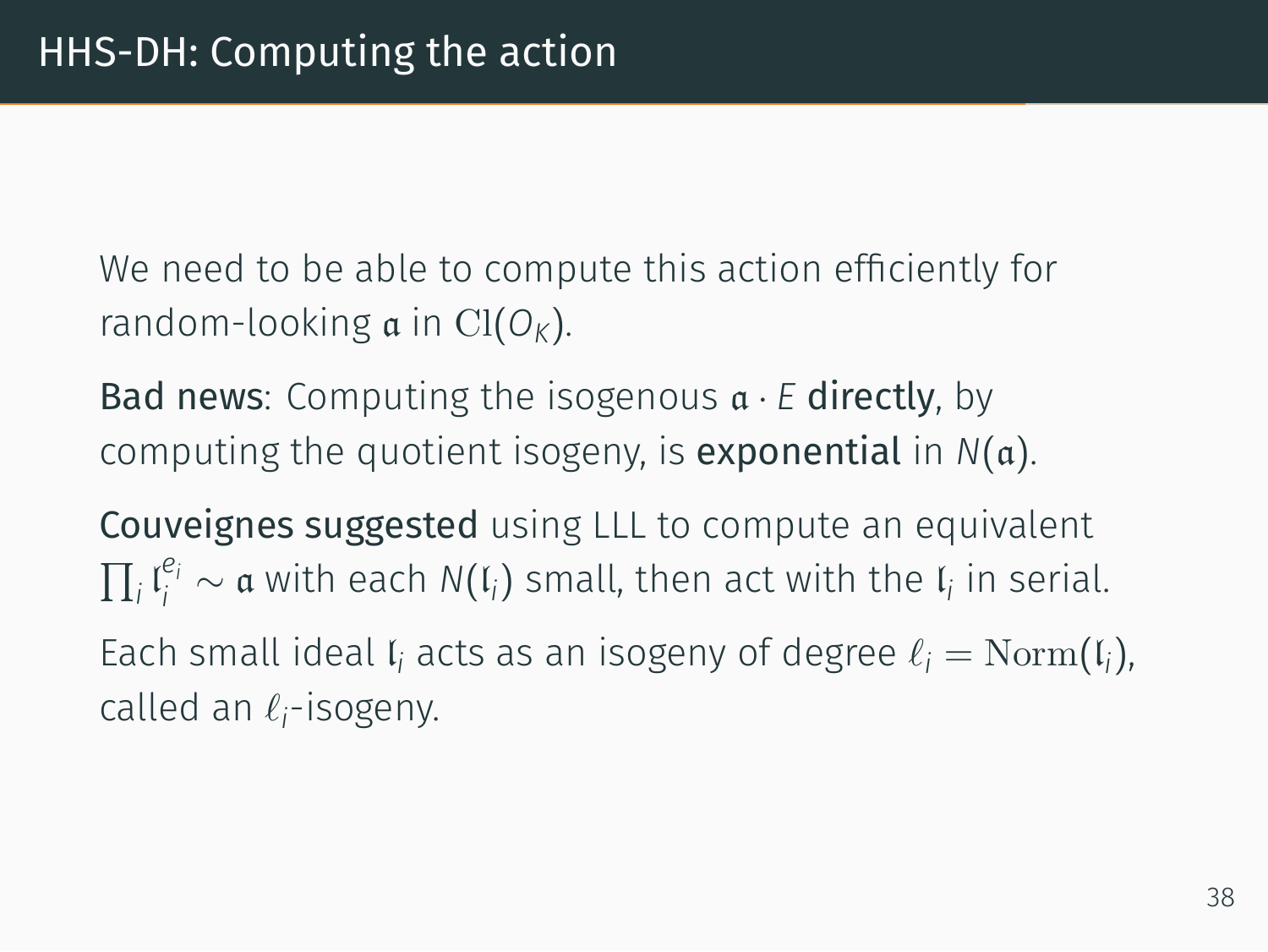#### What happened?

#### 1997: Couveignes submitted to Crypto; rejected. *Later published in French, in an obscure special SMF issue.*

#### QUELQUES MATHÉMATIQUES DE LA CRYPTOLOGIE À **CLÉS PUBLIQUES**

par

Jean-Marc Couveignes

Résumé. — Cette note présente quelques développements mathématiques plus ou moins récents de la cryptologie à clés publiques.

#### Abstract (A few mathematical tools for public key cryptology)

I present examples of mathematical objects that are of interest for public key cryptography.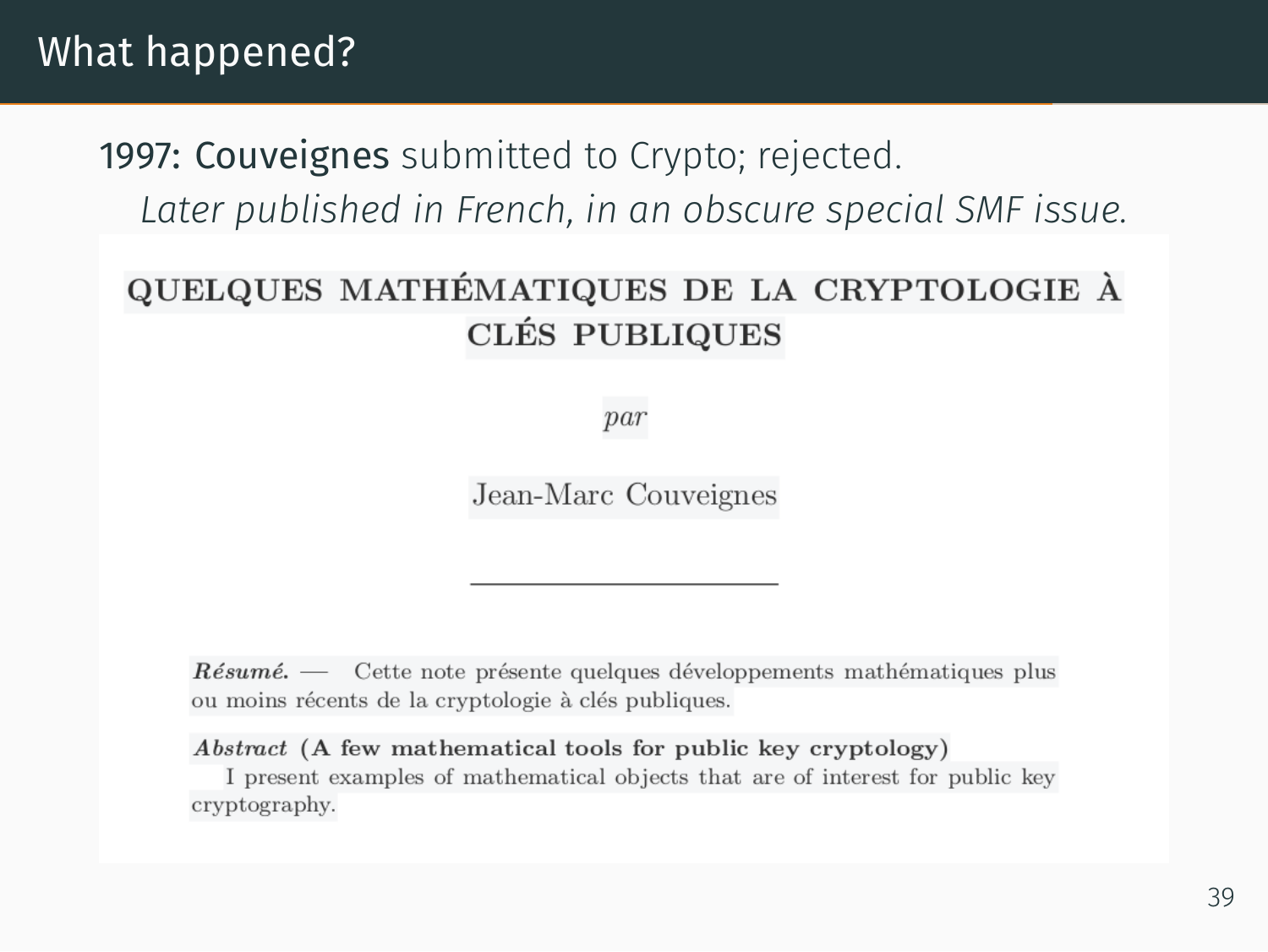1997: Couveignes submitted to Crypto; rejected. *Later published in French, in an obscure special SMF issue. ∼*= Unknown/Forgotten.

2006: Rostovtsev and Stolbunov independently rediscover isogeny-based key exchange.

*The (minor) essential difference*:

**Couveignes** samples a secret  $\boldsymbol{\mathfrak{a}}$  in Cl(O<sub>K</sub>) and smooths to  $\prod_i \mathfrak{l}_i^{e_i}$ *i* ;

Rostovtsev–Stolbunov sample a smooth product  $\prod_i \mathfrak{l}_i^{e_i}$  $i$ <sup>e<sub>i</sub></sup> directly, and hope this distribution is very close to uniform on  $Cl(O_K)$ .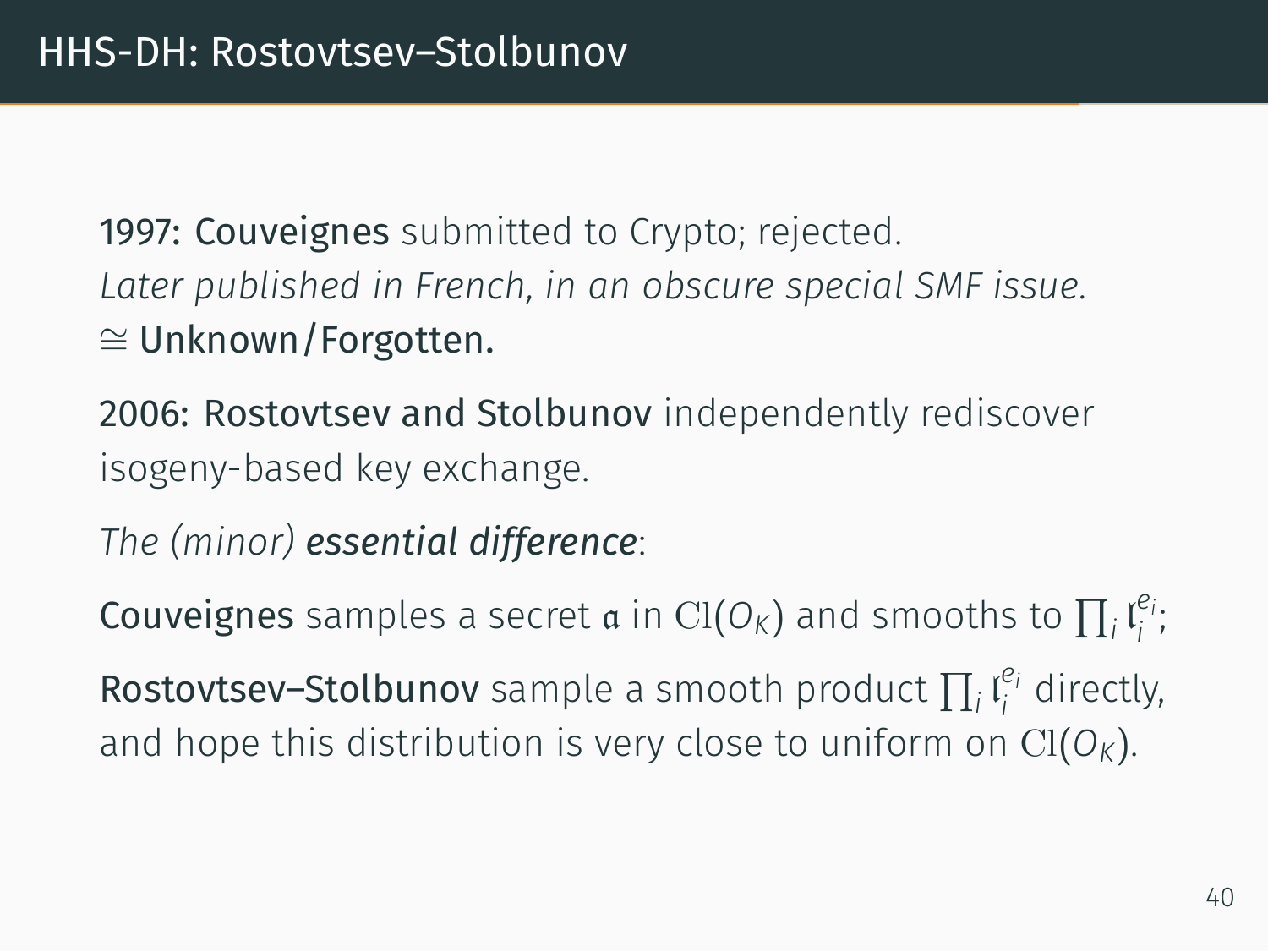Rostovtsev and Stolbunov sample exponent vectors (*e*1*, . . . , er*) as secret keys, corresponding to ideal products  $\prod_i \mathfrak{l}_i^{e_i}$  $\frac{e_i}{i}$ .

- $\cdot$  Act  $e_1$  times by  $I_1$ , then
- $\cdot$  act  $e_2$  times by  $I_2$ , then

Actions expressed as random walks in isogeny graphs.

For each prime *ℓ*, restrict to *ℓ*-isogeny graphs:

• vertices =  $\mathcal{X}$ .

• ...

• edges = isogenies of degree *ℓ (corresponding to actions of ideals* l *of norm ℓ)*.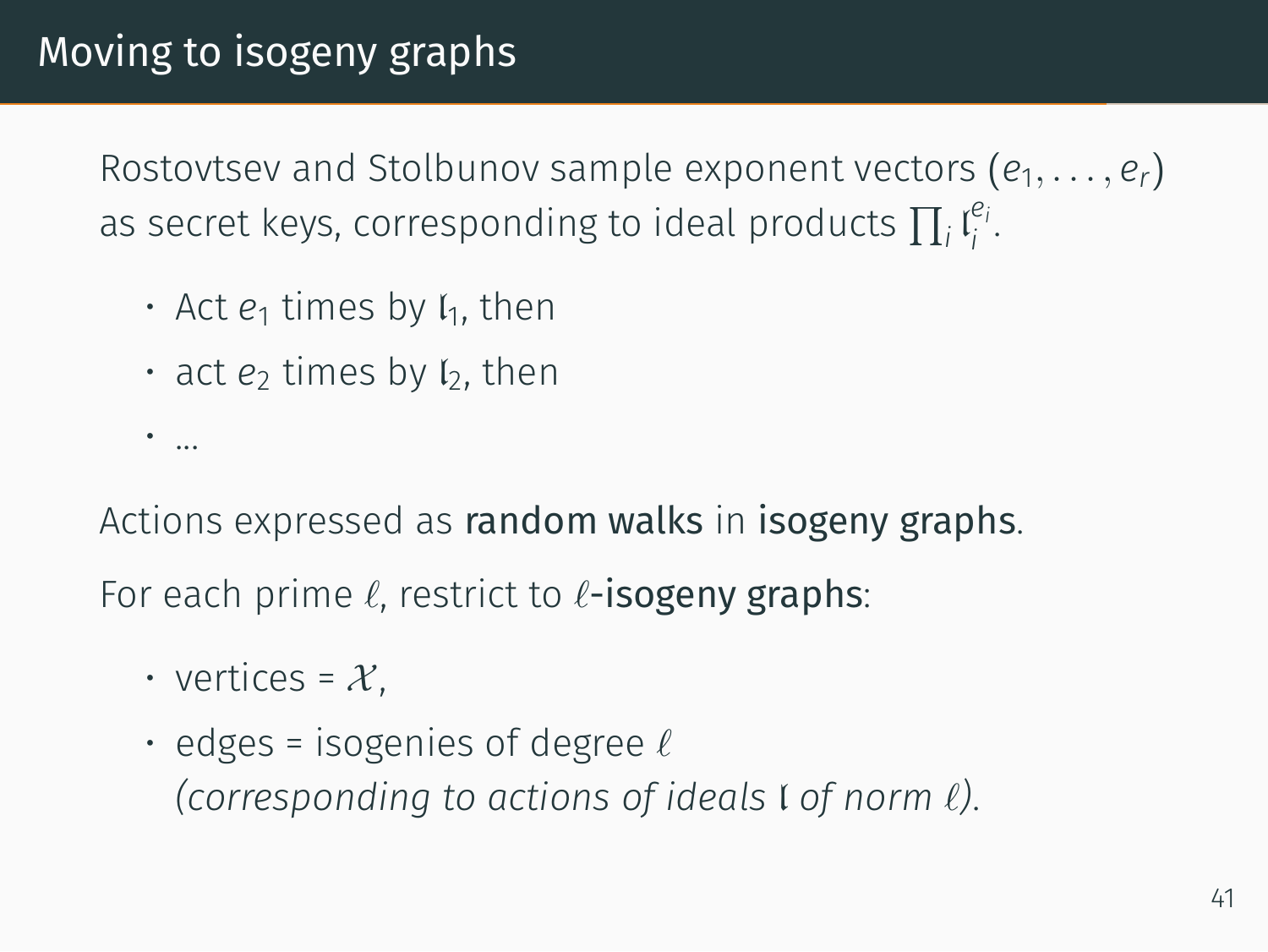

- 1. A walk of length  $e_1$  in the *ℓ*1-isogeny graph, then
- 2. A walk of length  $e_2$  in the *ℓ*2-isogeny graph, then
- 3. A walk of length  $e_3$  in the *ℓ*3-isogeny graph,
- 4. More walks ...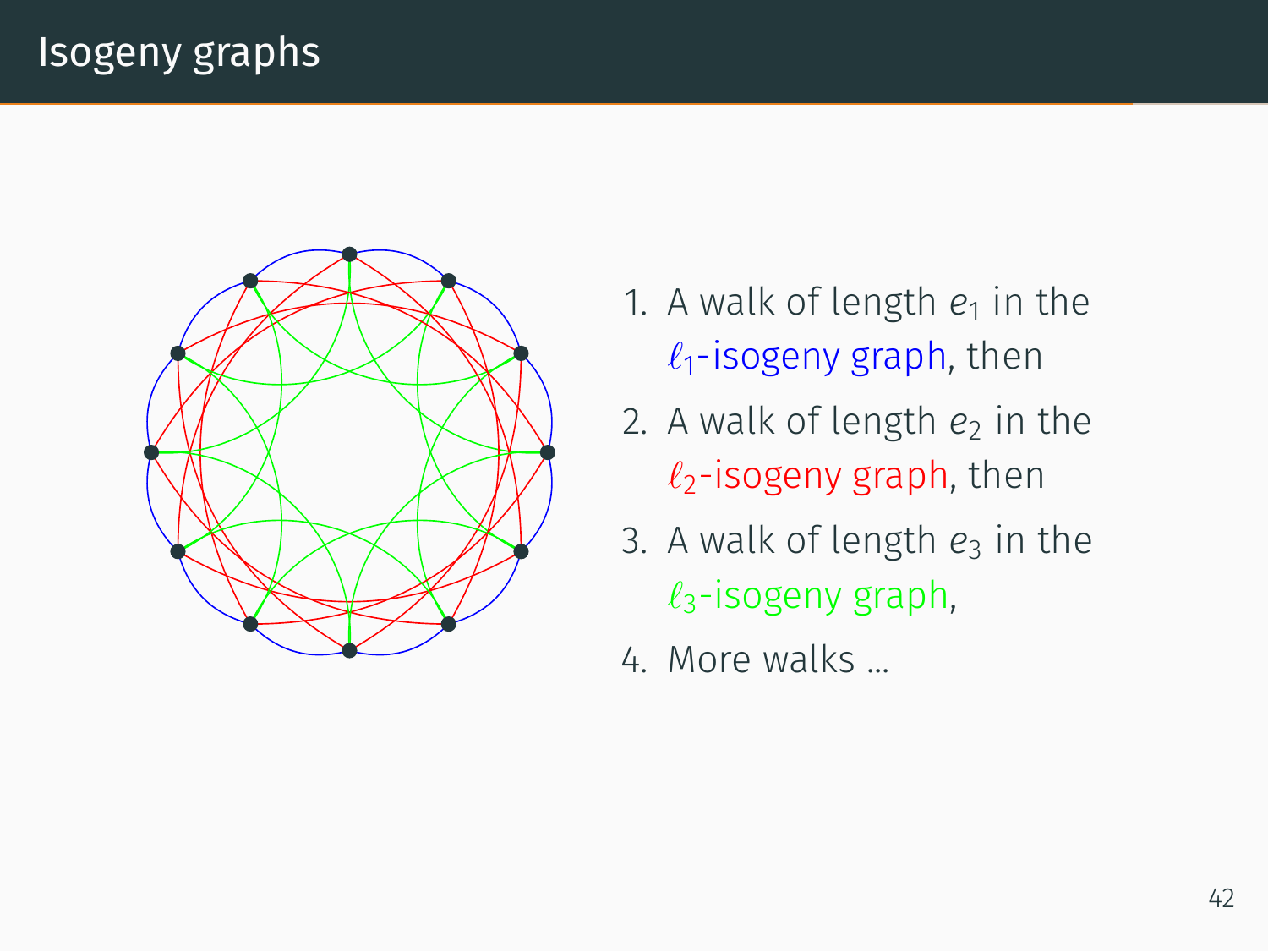#### From Rostovtsev–Stolbunov to SIDH and back

Plain Rostovtsev–Stolbunov: totally impractical key exchange. This prompted Jao & De Feo's SIDH (Supersingular Isogeny DH)

- Uses only tiny-degree isogenies (fast)
- between curves with quaternionic endomorphism rings
- forming isogeny graphs that are expanders

SIDH is cool, but it has some disadvantages:

- 1. Static key exchange (long term keys) is unsafe
- 2. The API doesn't match Diffie–Hellman *(e.g. Alice and Bob's public keys don't have the same type).*

*Our idea*: go back and improve Rostovtsev–Stolbunov.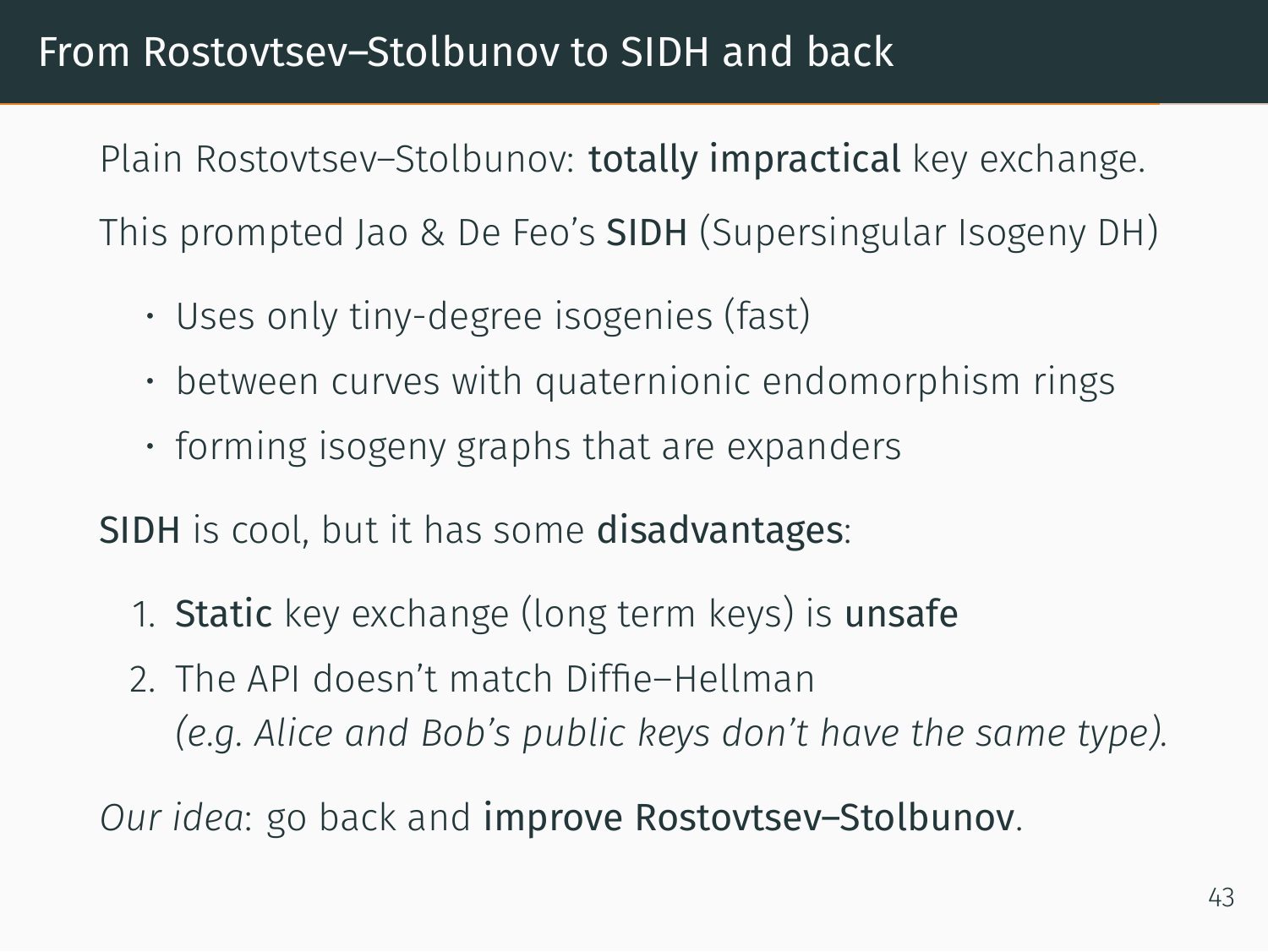De Feo–Kieffer–S. (Asiacrypt 2018): algorithmic improvements and security proofs.

- Use **ordinary** curves, following Couveignes and Stolbunov.
- $\cdot$  Faster isogeny steps when  $\mathcal{E}[\mathfrak{l}_i]$  has rational points.
- Problem: no efficient algorithm to construct ordinary *E* with a point of degree *ℓ* for hundreds of very small *ℓ*.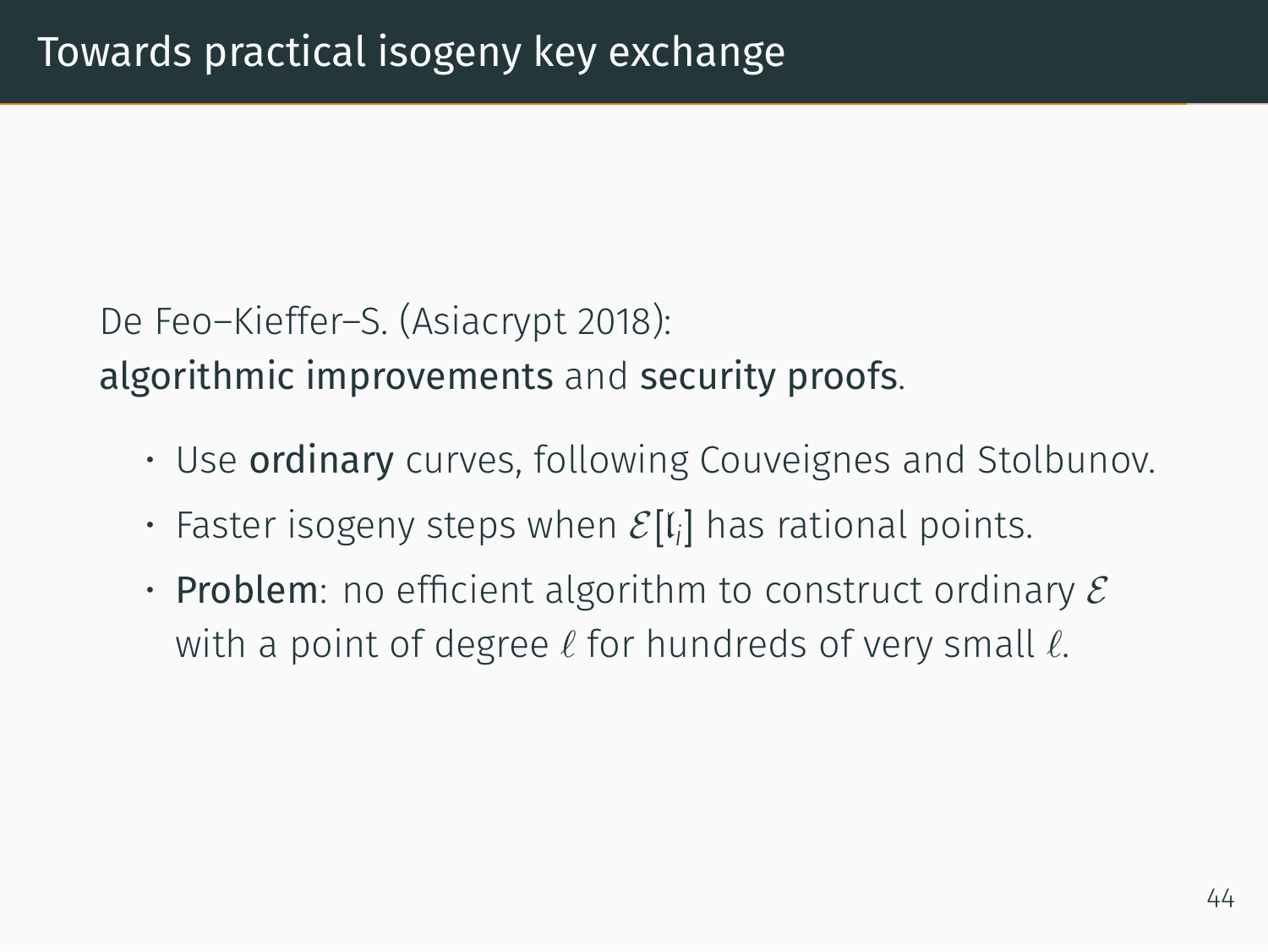Castryck et al. (Asiacrypt 2018): CSIDH.

- Solves the parametrization problem by using supersingular curves over F*p*.
- Supersingular curves are easy to construct. Order  $p + 1$ , so choose  $p$  s.t.  $\ell$  | ( $p + 1$ ) for lots of small  $\ell$ .
- =*⇒* Practical isogeny-based Diffie–Hellman.

|      |     | Keysize = $log_2 p$   Classical queries   Quantum queries* |
|------|-----|------------------------------------------------------------|
| 512  | 128 |                                                            |
| 1024 | 256 | 94                                                         |
| 1792 | 448 | 129                                                        |

*\*Claimed by CSIDH authors. Precise quantum query counts and costs are the subject of current research and debate.*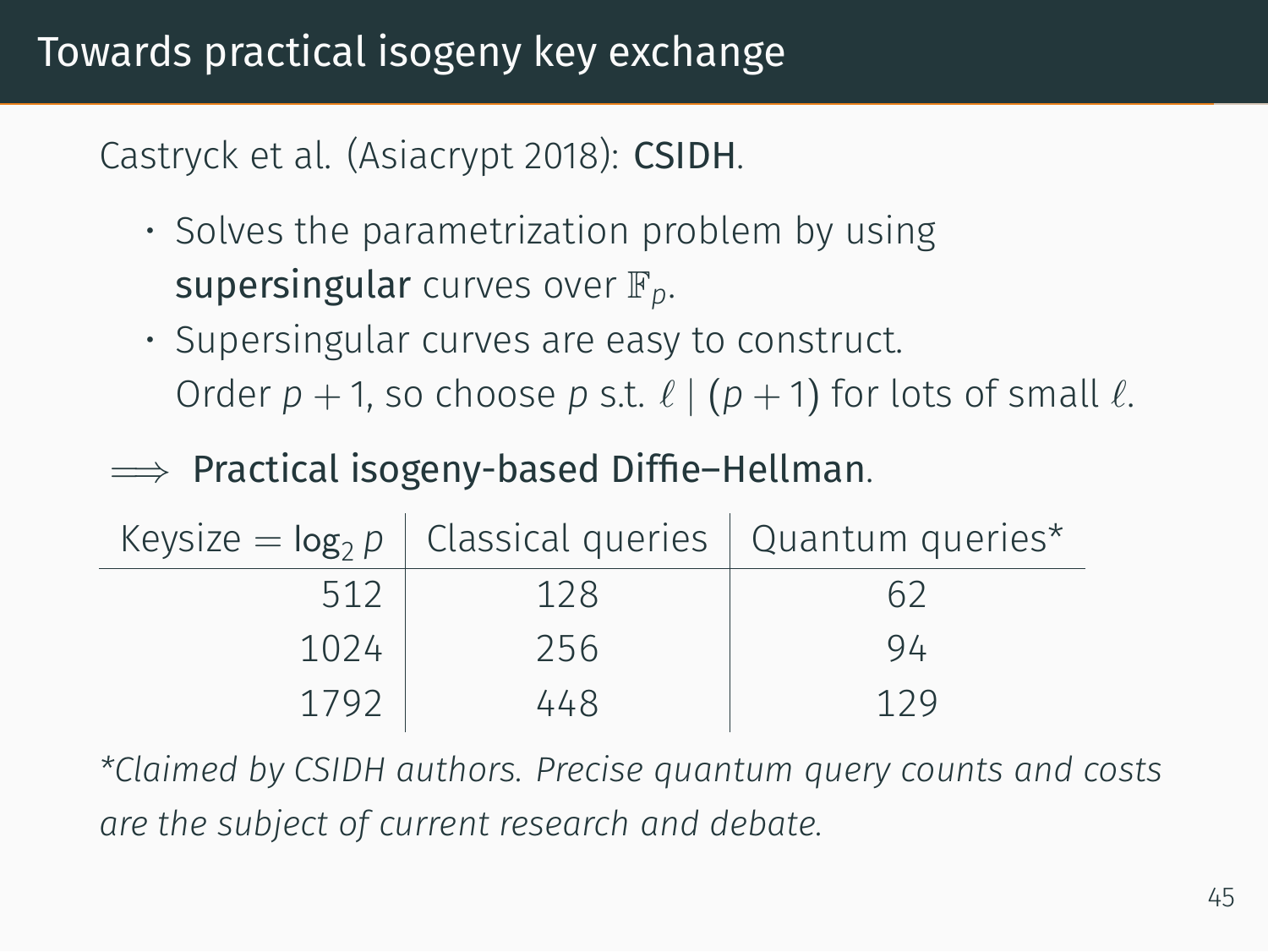- In CSIDH, isogeny-based crypto now has a **practical** postquantum drop-in replacement for Diffie–Hellman. *Can also be used for OT; no practical signatures though.*
- Couveignes' Hard Homogeneous Spaces framework helps to model postquantum DH protocols on an abstract level, without understanding the mechanics of isogenies
- Pre- and post-quantum DH have the same "API", but HHS-DH does not respect Group-DH intuitition.